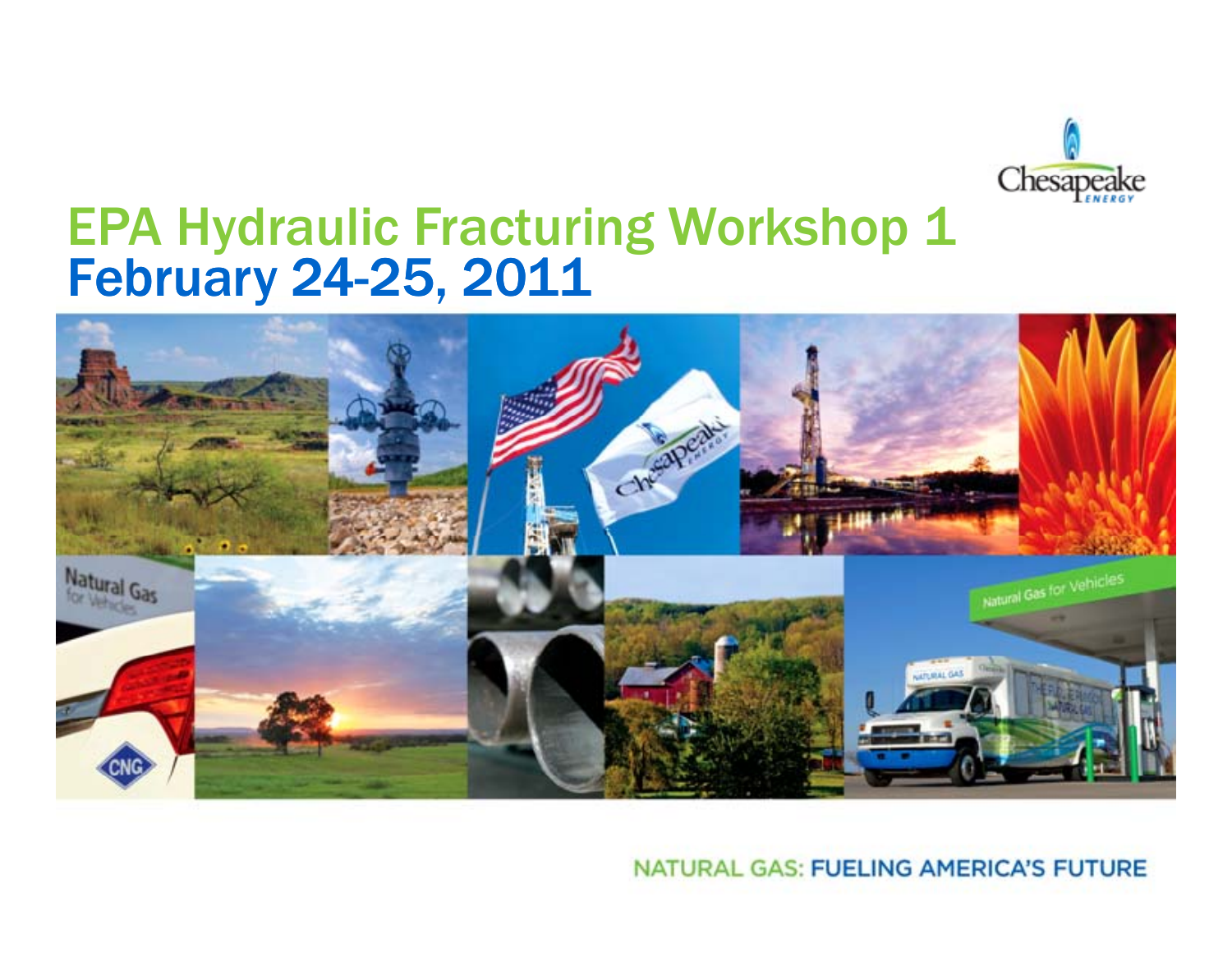



### High Rate Hydraulic Fracturing Additives in Non -Marcellus Unconventional Shales

Rick McCurdy Sr. Engineering Advisor Chemicals and Water Reclamation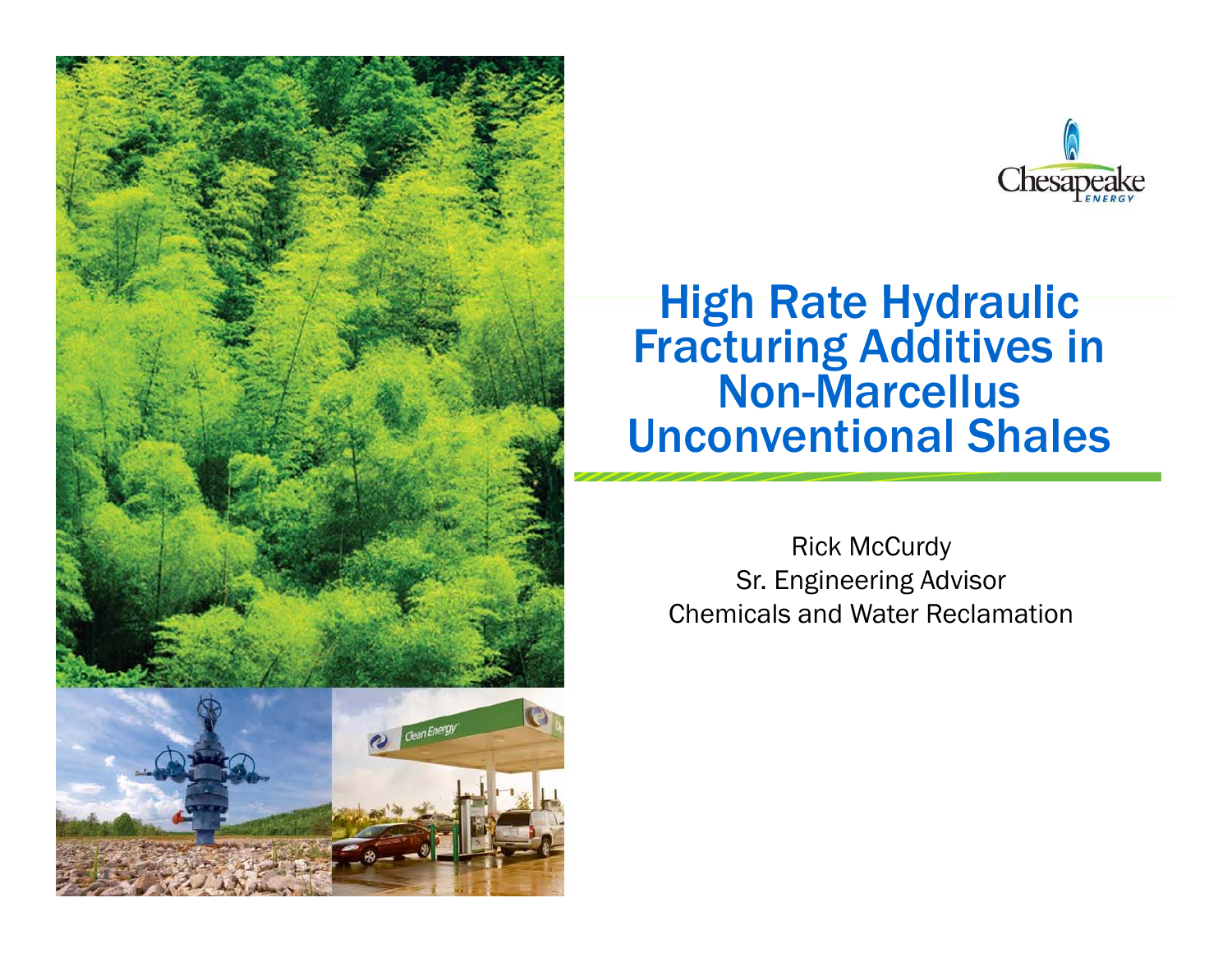



**<sup>●</sup> Non-Marcellus Unconventional Shales** 

- **See Typical Additives by Play**
- Recent Trends in Additive Selection
- **Key Points**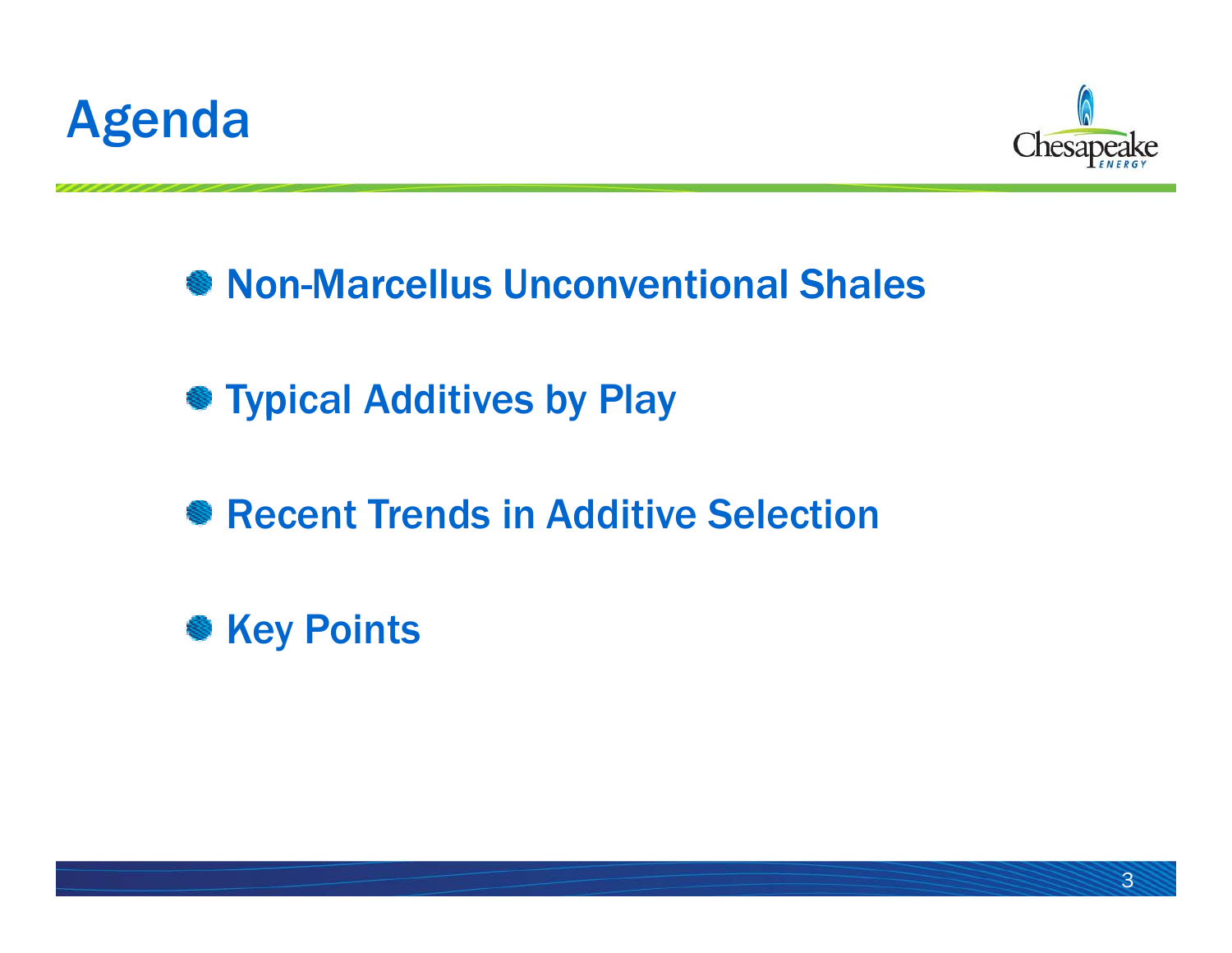## Unconventional Shale Plays

,,,,,,,



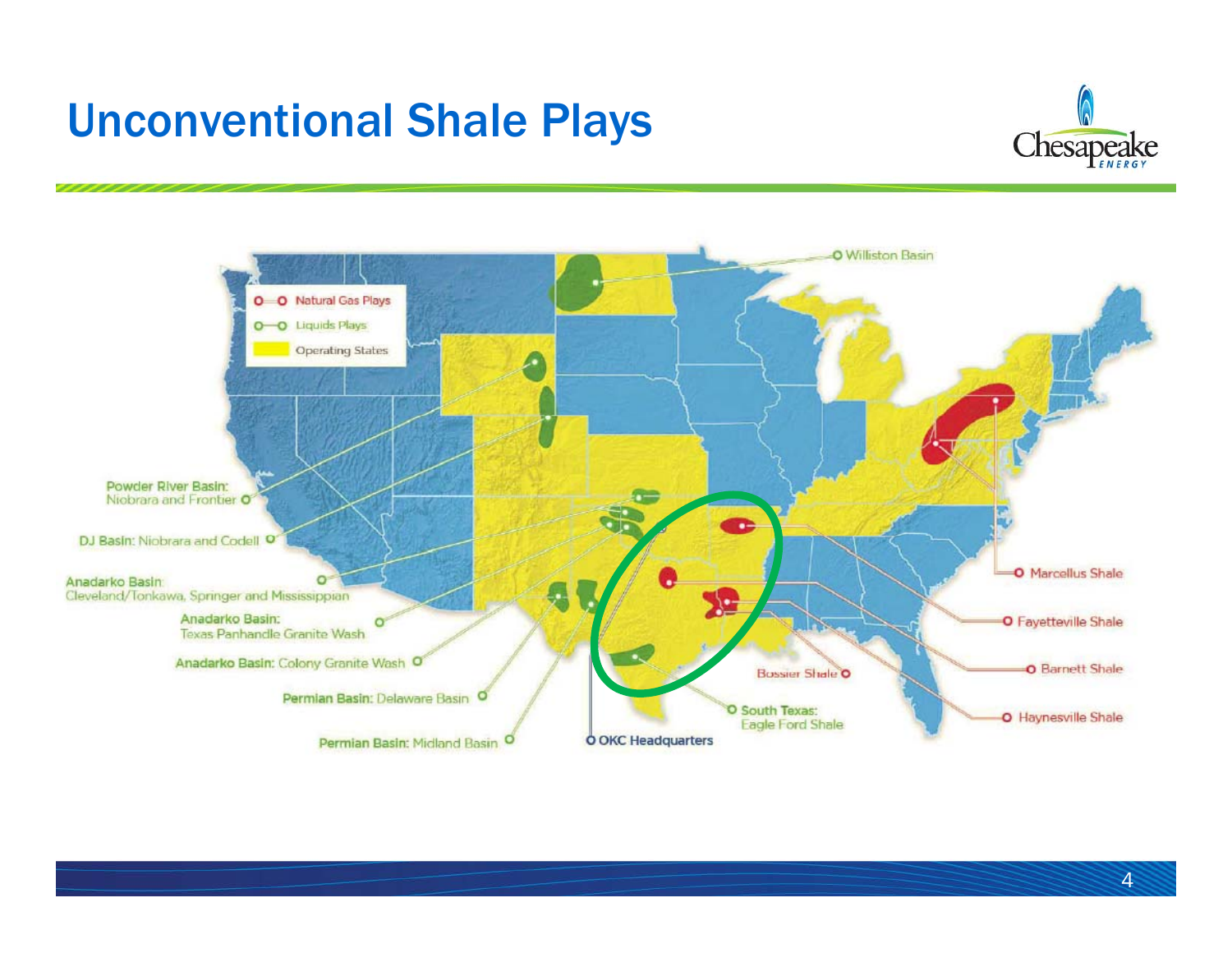# Shale Information



| <b>Shale Play</b>                     | <b>Fayetteville</b> | <b>Barnett</b> | <b>Eagle Ford</b> | <b>Haynesville</b> |
|---------------------------------------|---------------------|----------------|-------------------|--------------------|
| Average Depth From<br>Surface (ft)    | 4,500               | 7,400          | 9,000             | 11,500             |
| <b>Bottom Hole</b><br>Temperature (F) | 130                 | 190            | 260               | 320                |
| <b>Bottom Hole</b><br>Pressure (psi)  | 2,000               | 2,900          | 6,200             | 10,000             |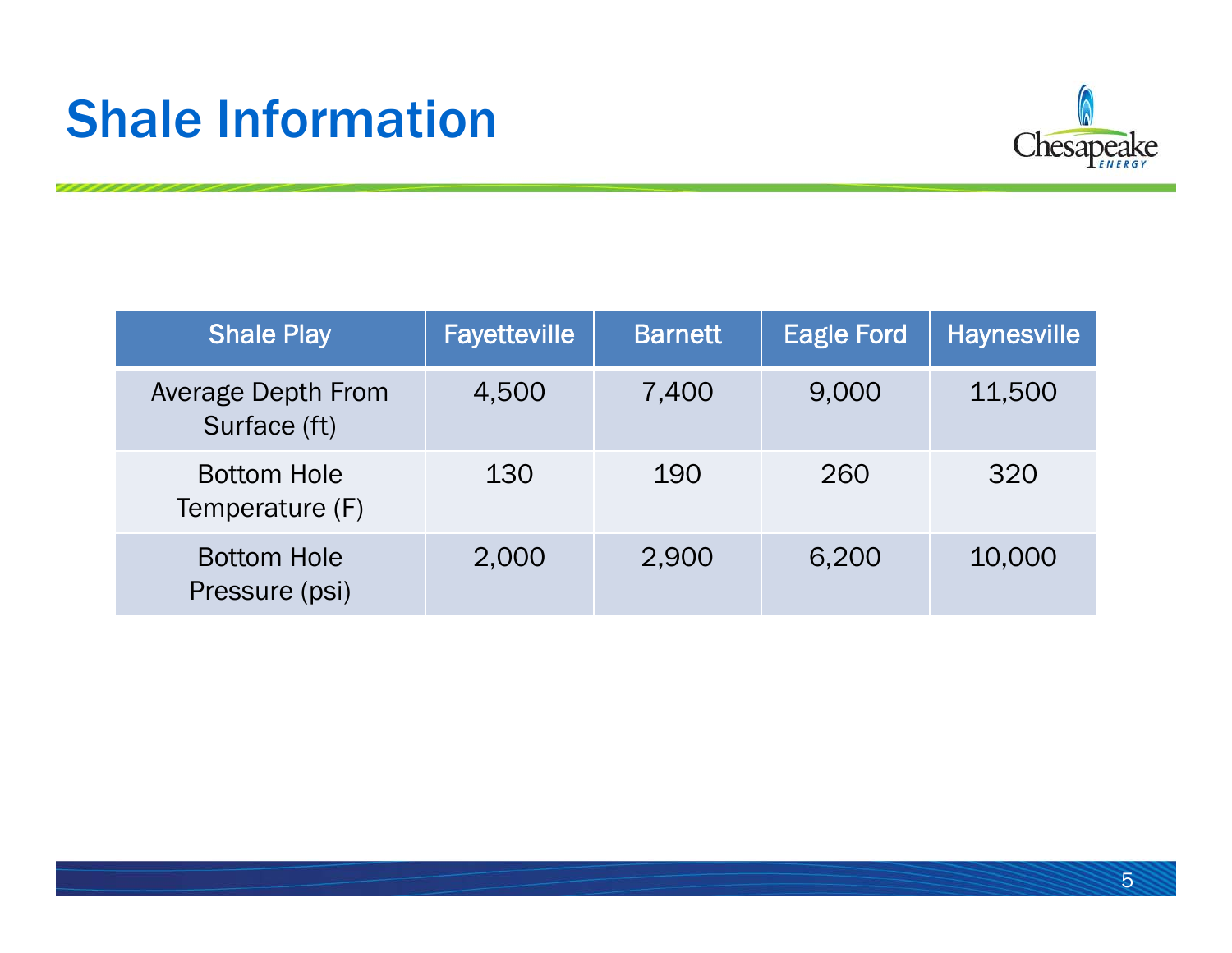



**<sup>●</sup> Non-Marcellus Unconventional Shales** 

### **Typical Additives by Play**

**Purpose, Chemistry and Concentration** 

**<sup>●</sup> Recent Trends in Additive Selection** 

## **Key Points**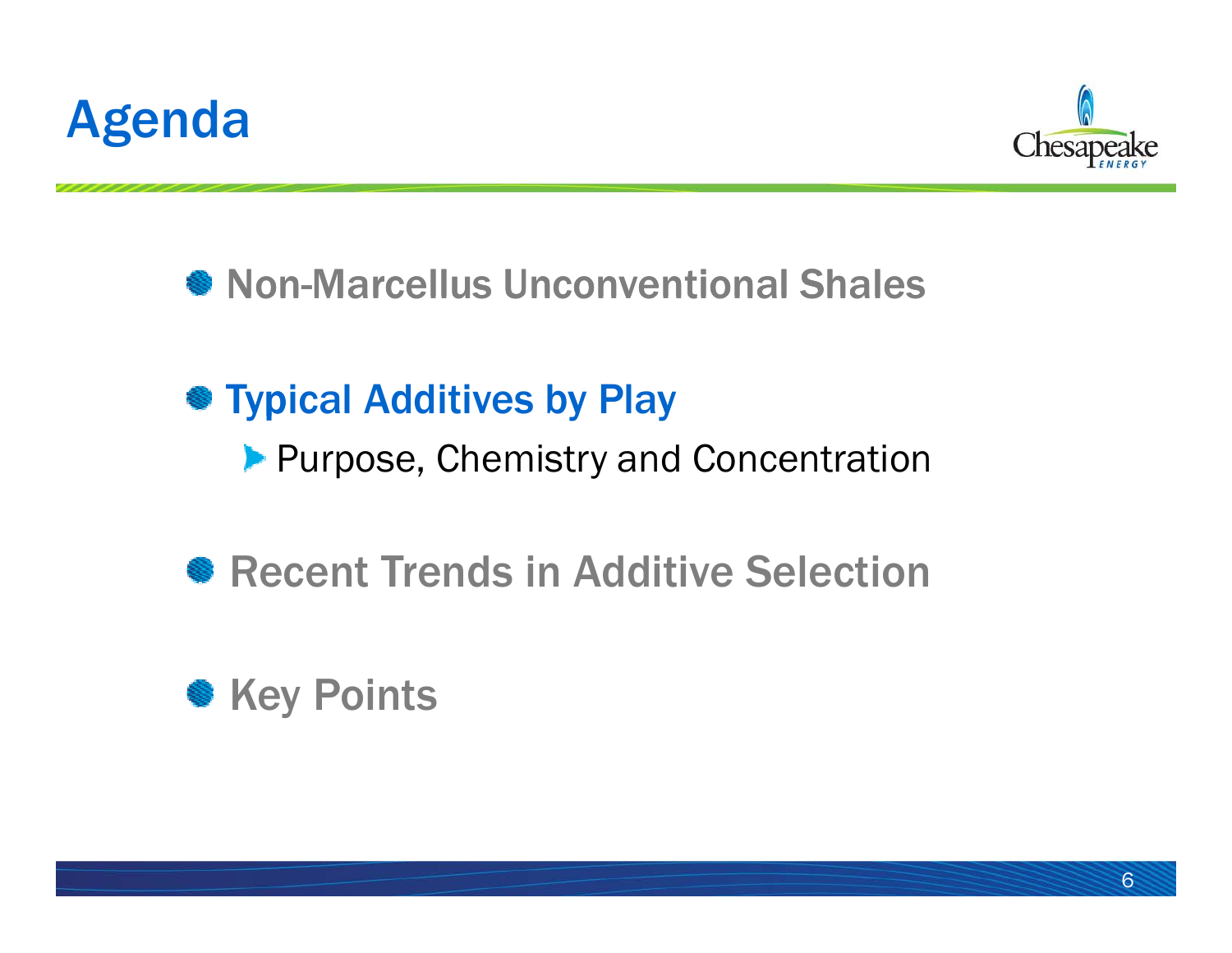# Historical Additives by Play (non-MS)



| <b>Additive</b>         | <b>Barnett</b> | <b>Fayetteville</b>       | <b>Haynesville</b>        | <b>Eagle Ford</b> |
|-------------------------|----------------|---------------------------|---------------------------|-------------------|
| <b>Friction Reducer</b> | $\sf X$        | $\sf X$                   | $\sf X$                   | $\sf X$           |
| <b>Biocide</b>          | $\sf X$        | $\sf X$                   | X                         | $\sf X$           |
| <b>KCI Substitute</b>   | $\sf X$        | $\sf X$                   | $\sf X$                   | $\sf X$           |
| <b>Scale Inhibitor</b>  | $\sf X$        | $\sf X$                   | X                         |                   |
| Surfactant              | $\sf X$        | $\sf X$                   | $\sf X$                   | $\sf X$           |
| Hydrochloric Acid*      | $\sf X$        | $\boldsymbol{\mathsf{X}}$ | $\boldsymbol{\mathsf{X}}$ | $\sf X$           |
| Gel                     | $\sf X$        |                           | $\sf X$                   | $\sf X$           |
| <b>Cross-linker</b>     |                |                           | $\sf X$                   | $\sf X$           |
| <b>Breaker</b>          | Χ              |                           | Χ                         | Χ                 |

\* - includes acid corrosion inhibitor and iron control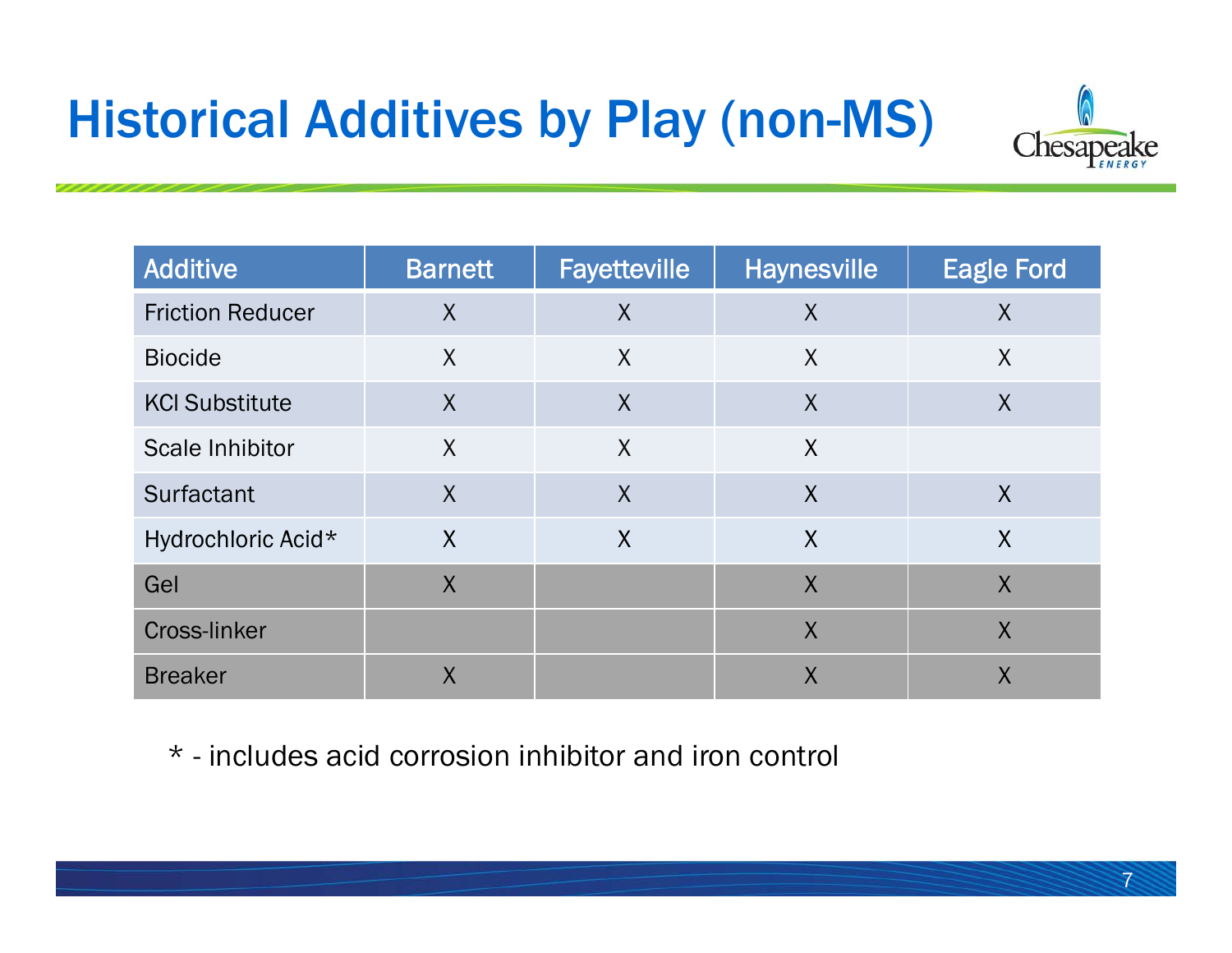# Friction Reducer

### **<sup>●</sup> Purpose**

*Reduces surface tension between fluid and pipe surface and helps to maintain laminar flow.* 

## **● Chemistry**

- Polyacrylamides
- **Typically dispersed in a hydrocarbon carrier**
- Anionic (most common) and cationic (less common)
- **<sup>●</sup> Use Concentration** 
	- $\blacktriangleright$  500 1,000 ppm
	- $\triangleright$  0.05 0.1% of total fluid pumped (v/v)



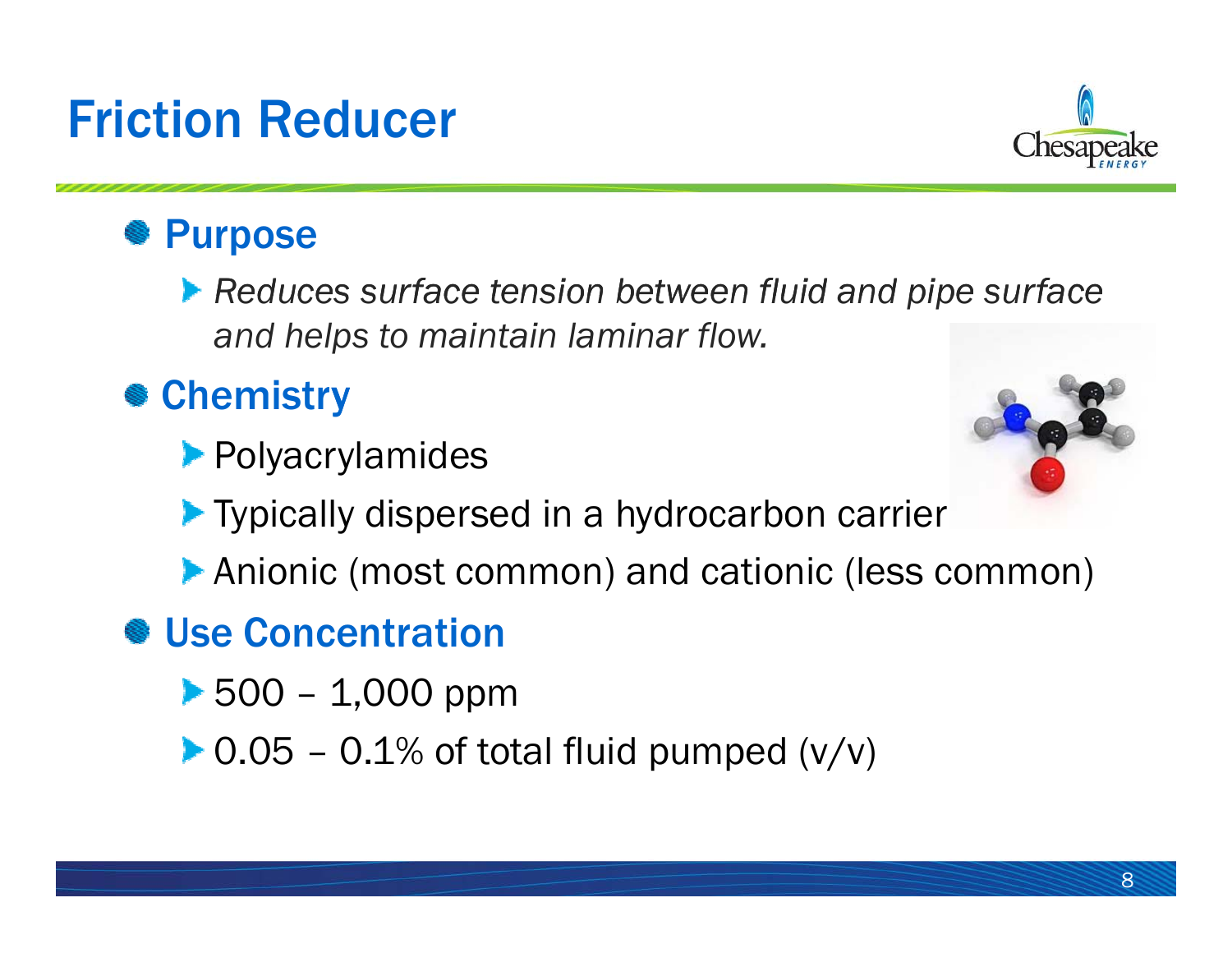## Biocide



### **<sup>●</sup>** Purpose

- *Sanitizes treatment fluid to reduce or eliminate bacteria presence.*
- *Bacteria can* 
	- ―*prevent gels from functioning*
	- ―*Create corrosion failures in downhole and surface equipment*
	- ―*Create hydrogen sulfide (H2S) gas which is another source of corrosion*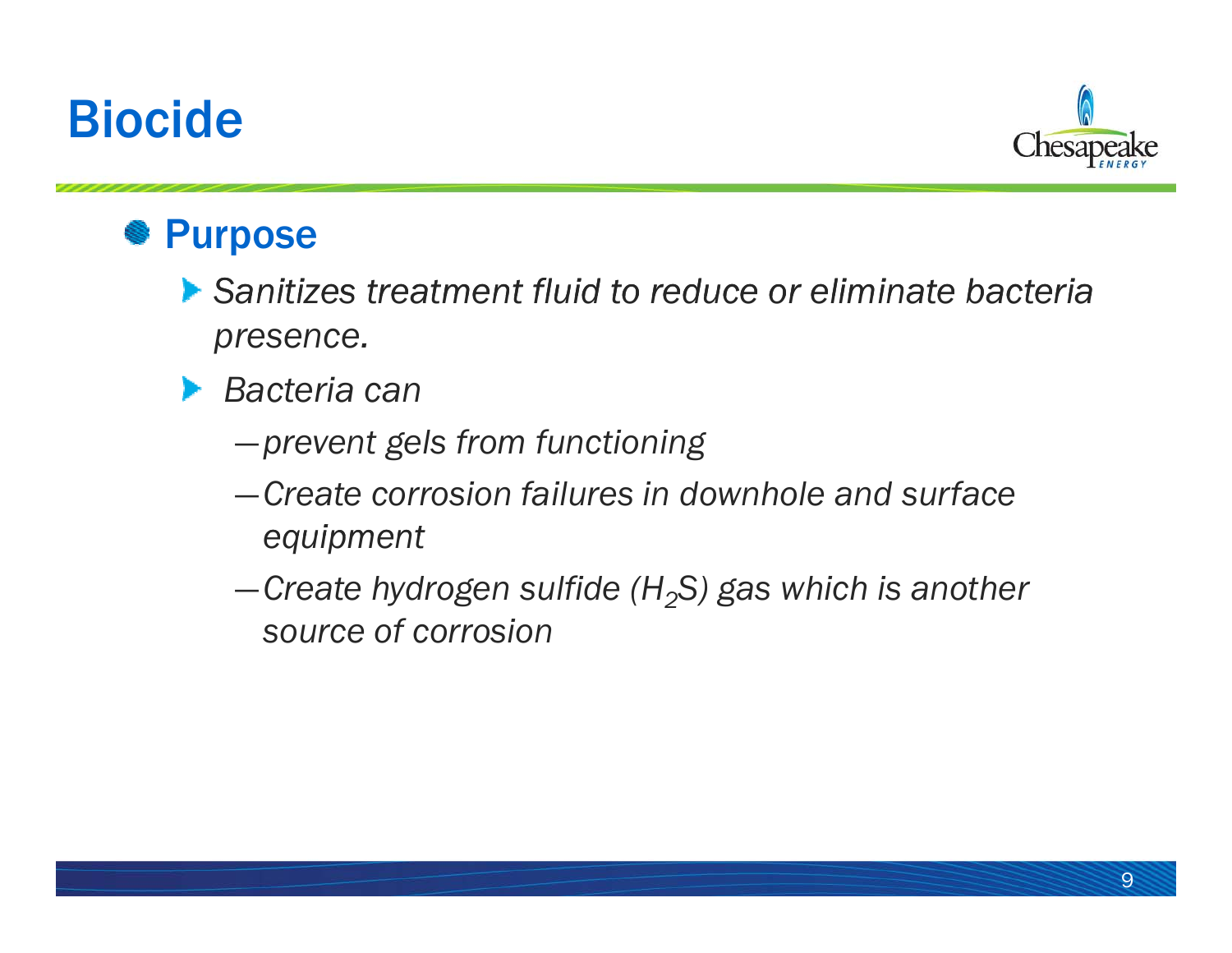# Biocide



## ● Chemistry

- Glutaraldehyde
- Glut / quaternary amine blends
- **THPS (tetrakis hydroxymethyl phosphonium sulfate)**
- ▶ DBNPA (2,2-dibromo, 3-nitriloproprionamide)
- ▶ Sodium hypochlorite (NaClO)
- ▶ All products are regulated under FIFRA and must be registered with the EPA and the States

# **● Use Concentration**

- ▶ 75 500 ppm
- 0.075 0.05% of total fluid







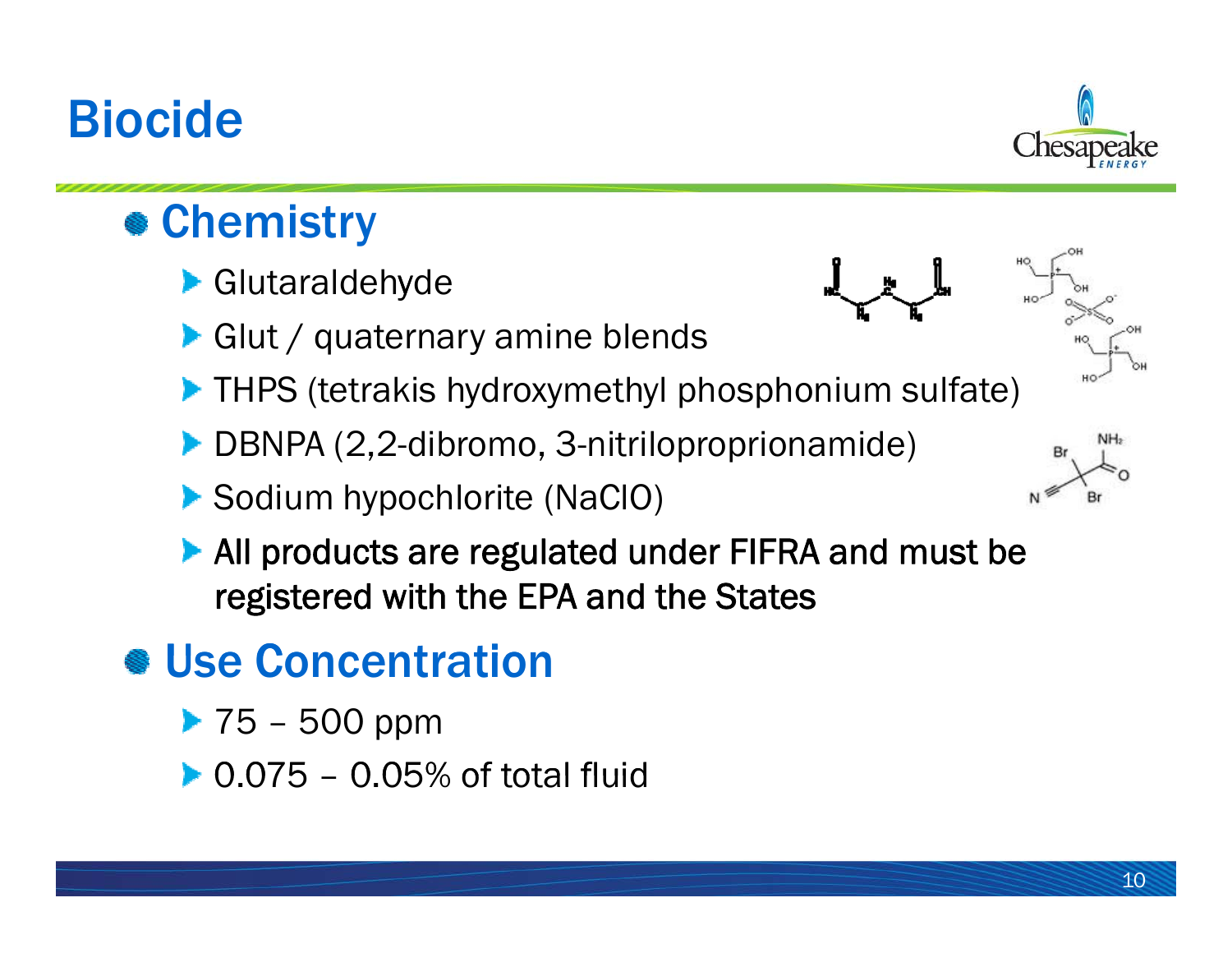# Scale Inhibitor

### Purpose

*Prevents mineral scale formation as the stimulation fluid mixes with formation water or after dissolving existing mineral salts in the reservoir.*

### **Chemistry**

- **Polymers (most common)** 
	- ― carboxylic acid
	- acrylic acid

**Phosphonates (less common, many incompatible w/ other** additives)

### Use Concentration

- 75 120 ppm
- 0.075% 0.12% of total fluid pumped



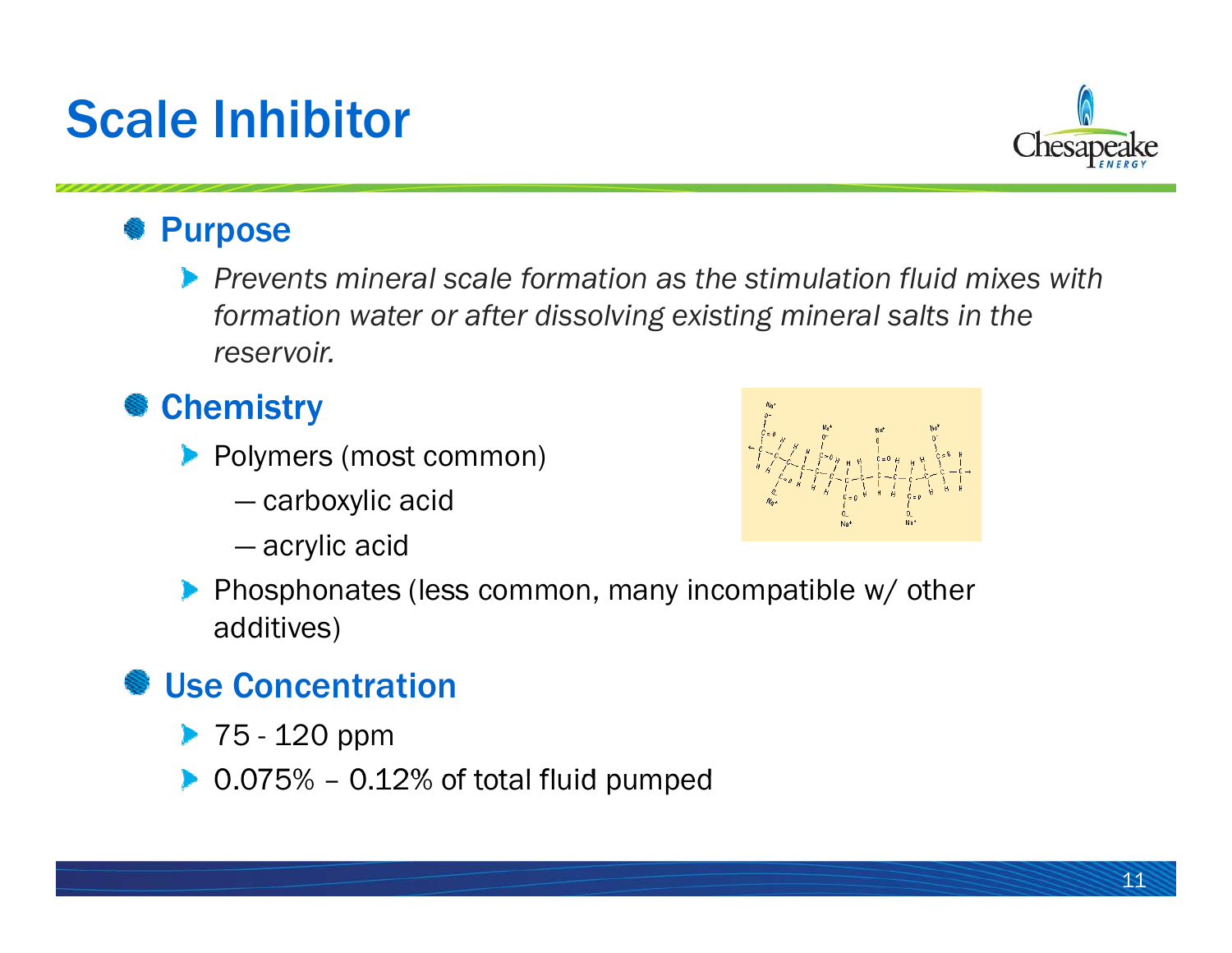

## **<sup>•</sup>** Purpose

- *Prevents the swelling of water sensitive clays*
- *Type and amount of clays can vary from shale to shale*
- *Drill cuttings and core analysis used to quantify*
- *Capillary suction time (CST) testing used to determine sensitivity to low salinity water*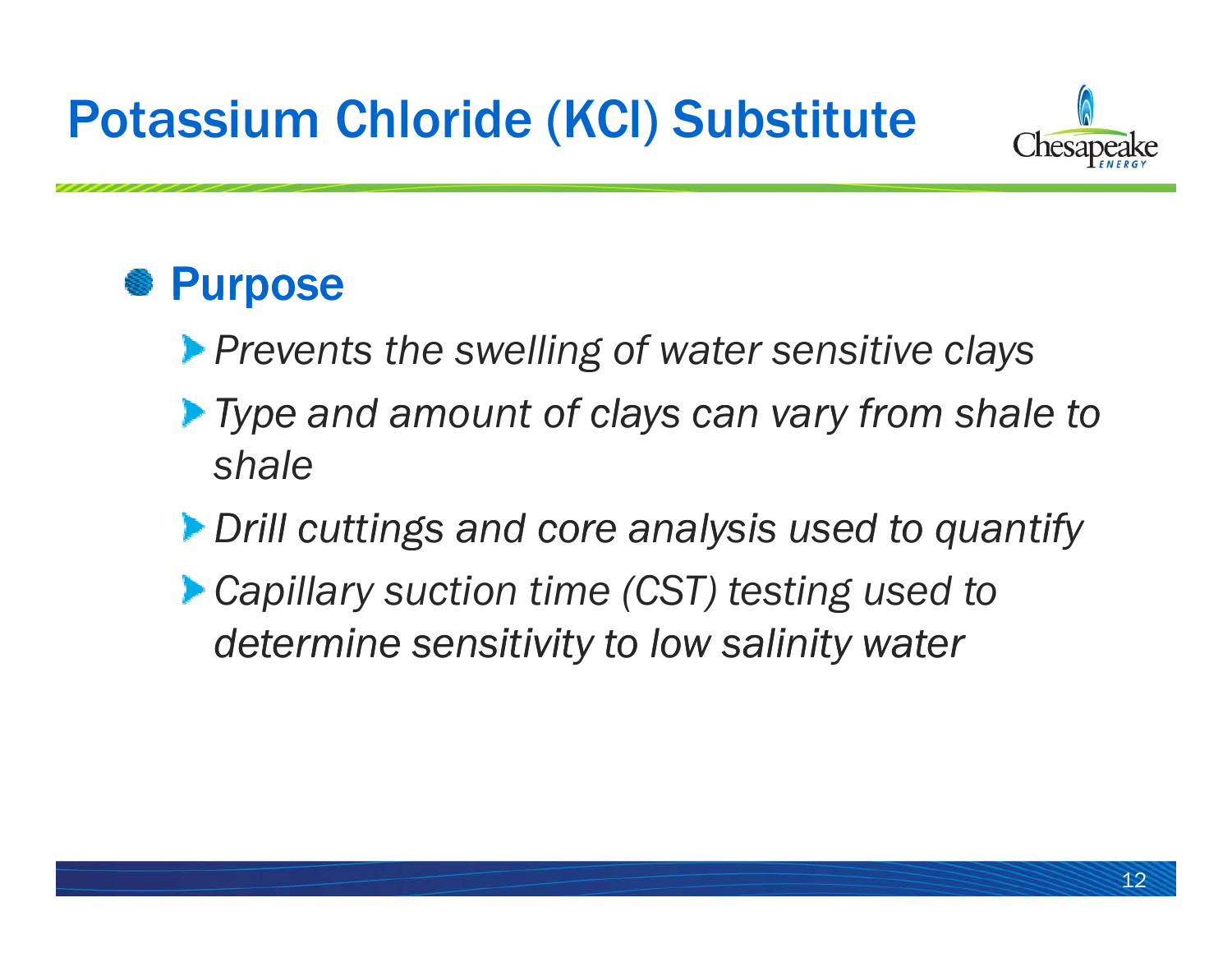

## **● Chemistry**

- $\blacktriangleright$  Historically, quaternary amines
	- ―Tetramethylammonium chloride (TMAC)
- **Last year, move to choline chloride** 
	- ―Commonly found in animal feed



―Also as a nutritional supplement for humans

## **● Use Concentration**

- 500 2,000 ppm
- ▶ 0.05% 0.2% of total fluid pumped



Choline Chloride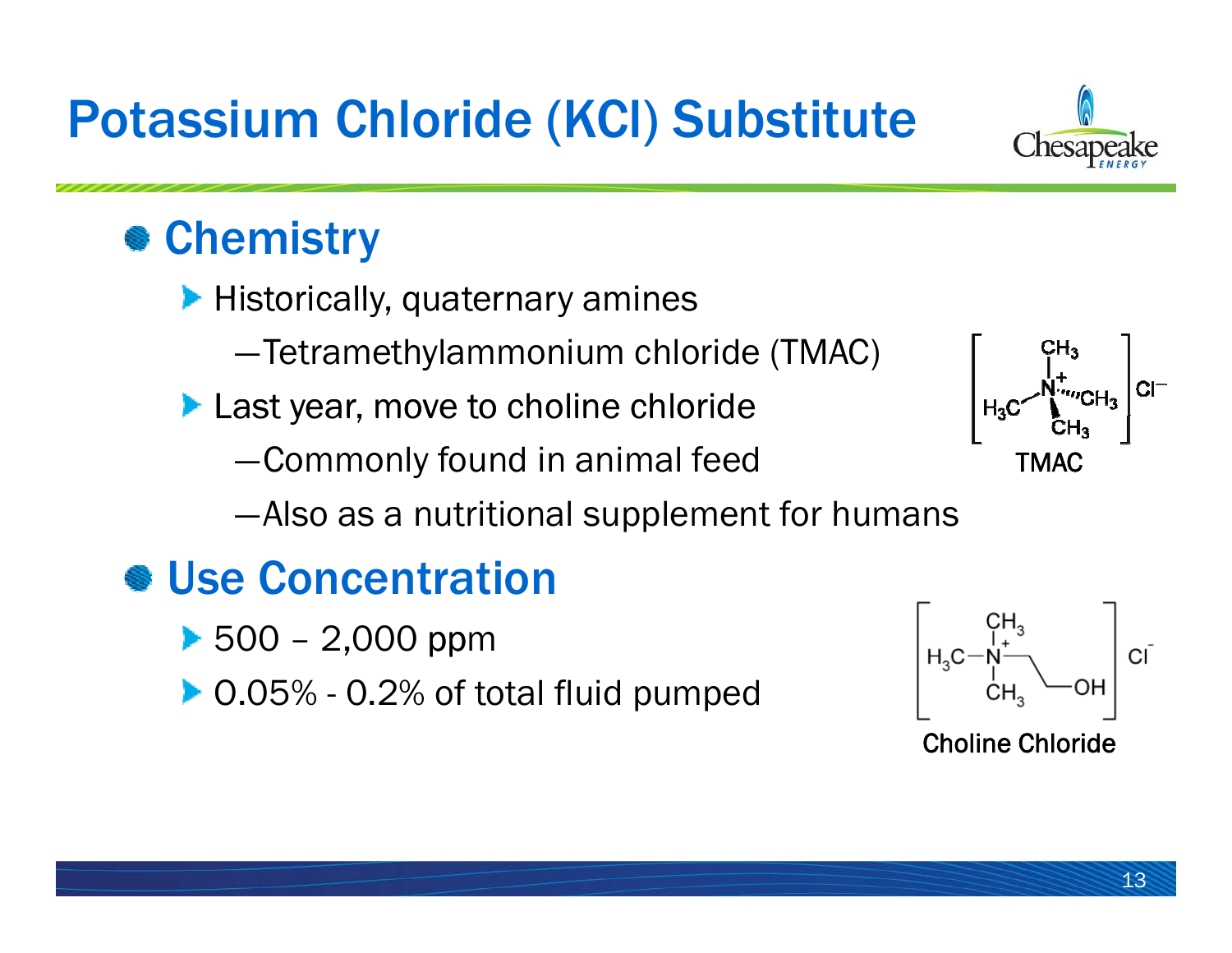# **Surfactant**



## **<sup>●</sup> Purpose**

- *Reduce interfacial tension in the formation and promote more robust water recovery after hydraulic fracturing*
- *Prevent emulsions in shale plays containing significant amounts of oil, water and gas*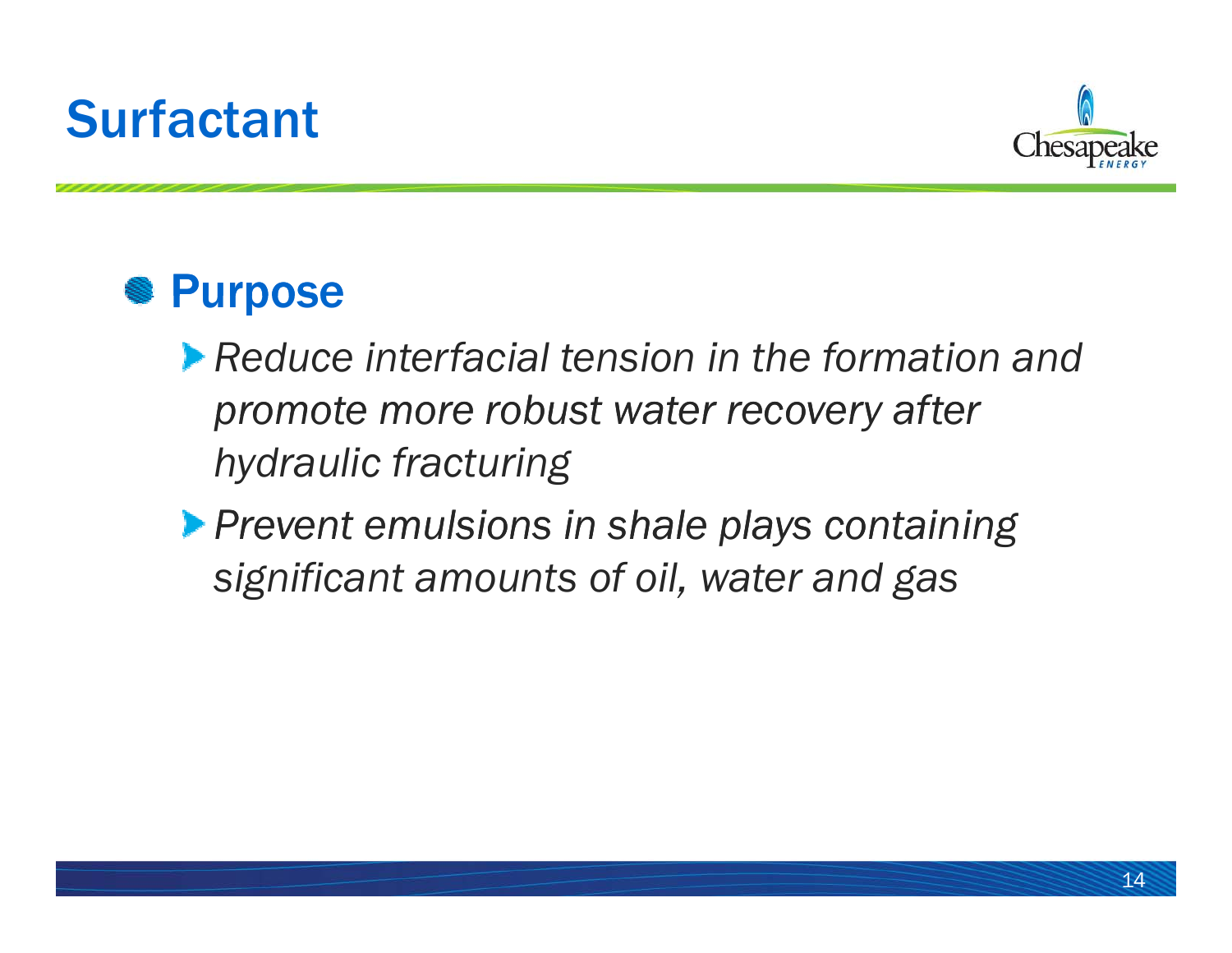# **Surfactant**



## **● Chemistry**

- Variety of formulations
	- -Typically anionic, non-ionic or amphoteric
	- ―Simple laurel sulfates to more complex fluoroand nano-surfactants
- **Use Concentration** 
	- $\blacktriangleright$  500 1,000 ppm
	- ▶ 0.05% 0.1% of total fluid pumped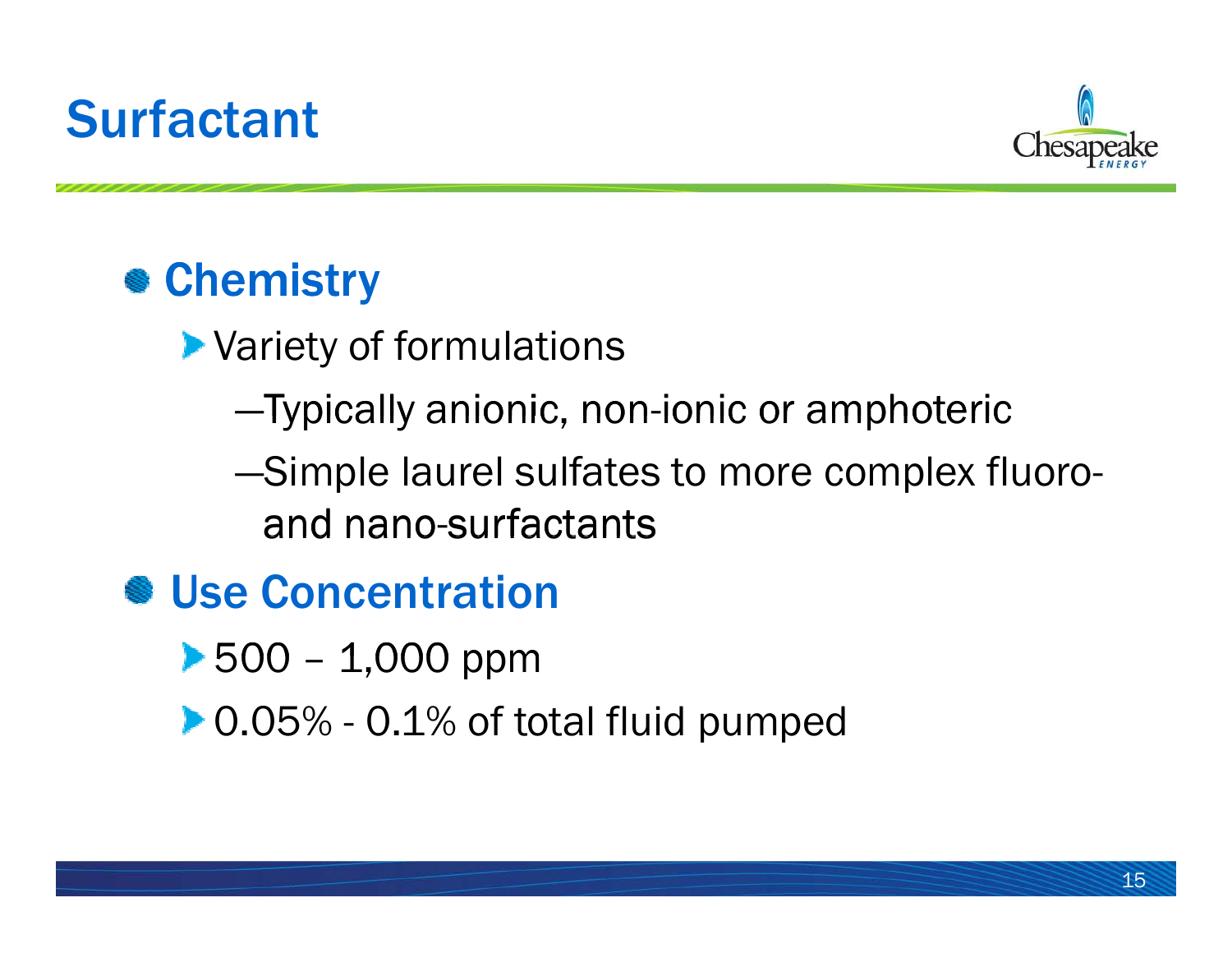# Hydrochloric (HCl) Acid



## **● Purpose**

- *Dissolves contaminates in casing.*
- *Dissolves acid soluble minerals that may be present in the shale*

## **<sup>●</sup> Chemistry**

- Typically 15% active
- **Rapidly reacts with iron and minerals that may be** present in the shale

 $\text{CaCO}_3 + 2\text{HCl} \implies \text{CaCl}_2 + \text{H}_2\text{O} + \text{CO}_2$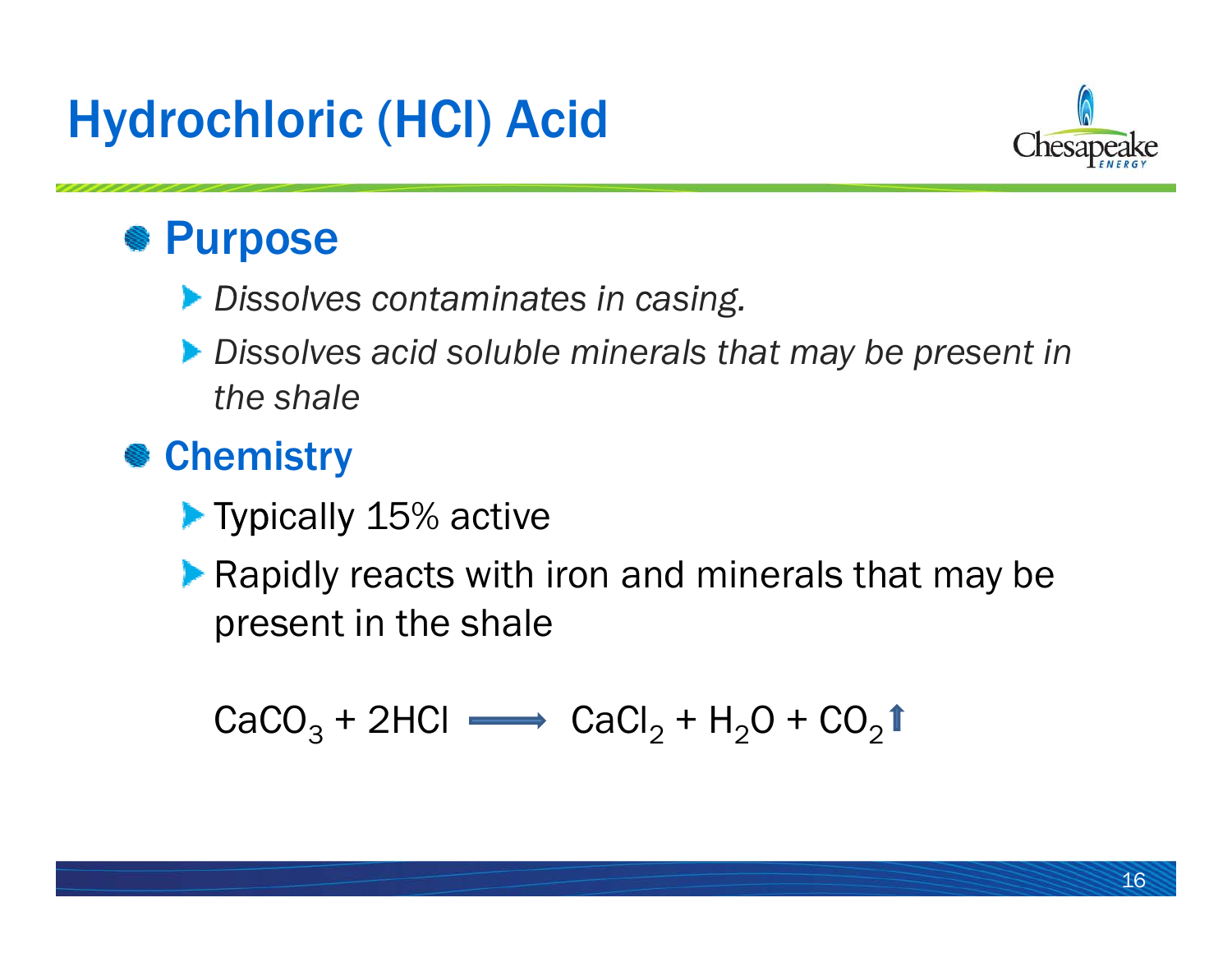

## **We Concentration**

- **Dependent on:** 
	- ―Perf clusters / well
	- ―Mineral composition of shale
- **Typical volumes** 
	- $-$  0.08% 2.1% of total fluid pumped (as acid volume)
	- 0.012% 0.31% of total fluid pumped (<u>as active acid</u>)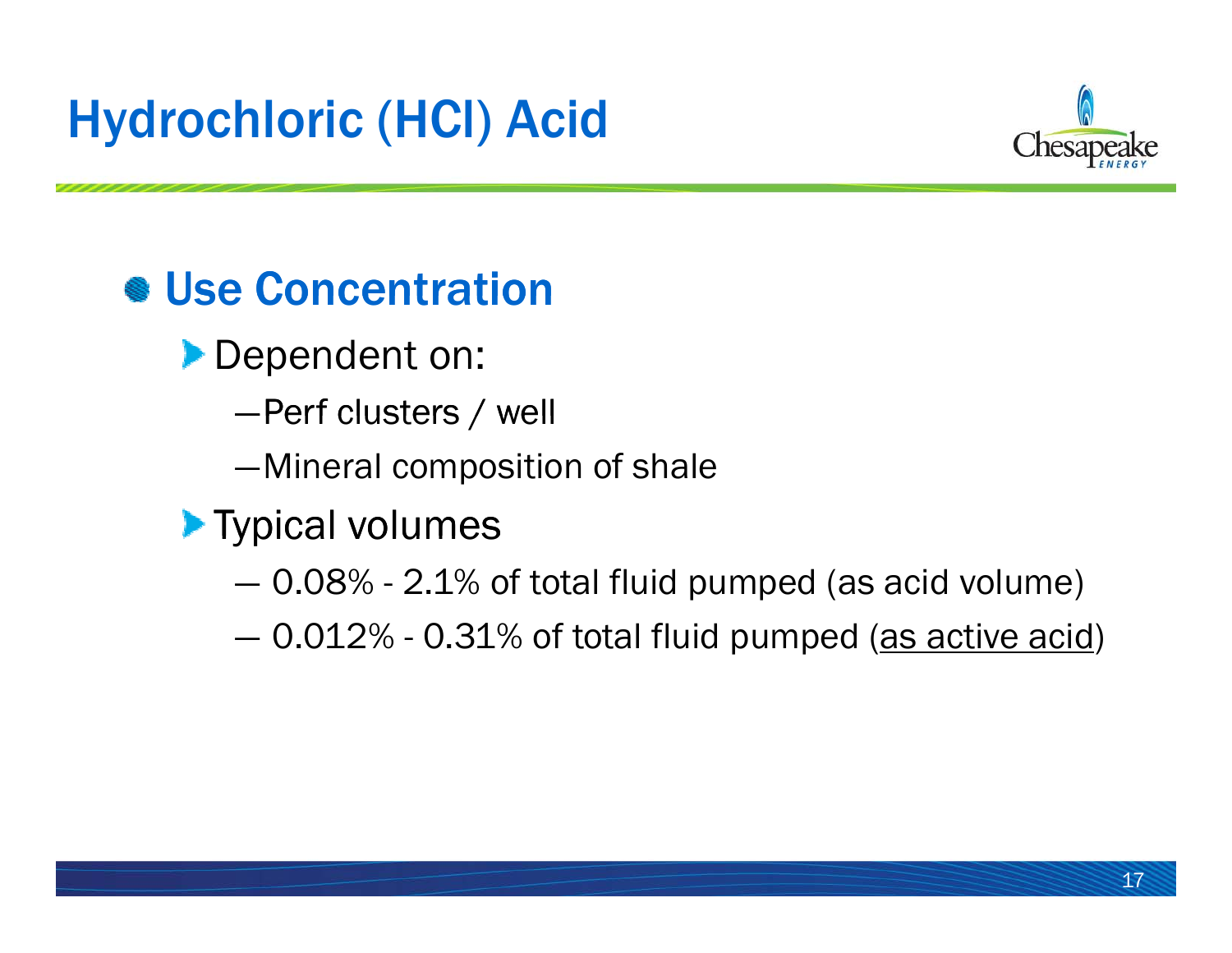# Acid Corrosion Inhibitor



## **● Purpose**

*Reduces corrosive attack on bare steel* 

## ● Chemistry

- Complex Assortment
	- ―Formic acid
	- Amines, amides, amido-amines

## ● Use Concentration

- Dependent on bottom hole temperature and exposure time
- $\geq$  2,000 5,000 ppm of acid volume
- ▶ 0.0004% 0.0043% of total fluid pumped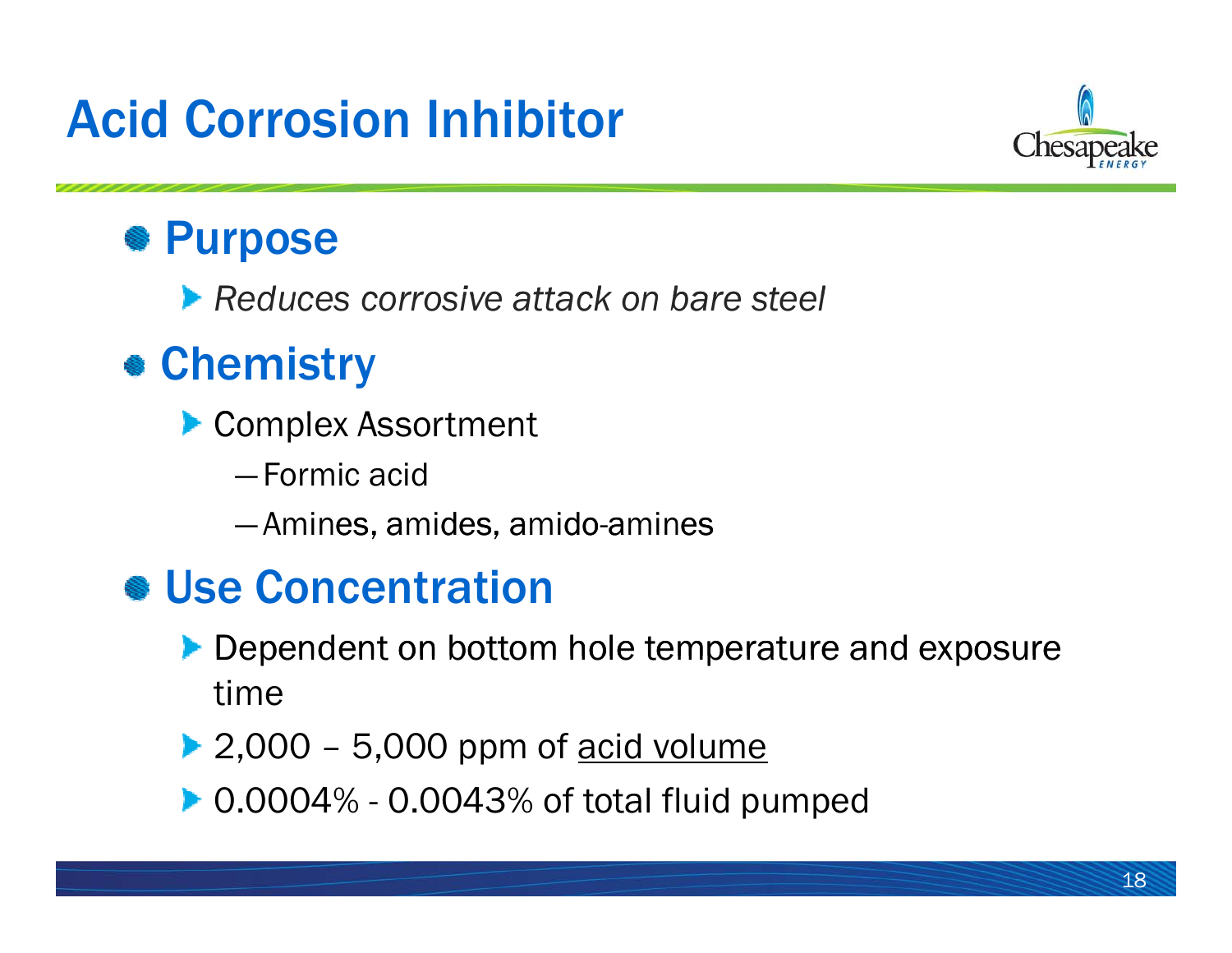# Iron Control



### **<sup>●</sup>** Purpose

*Prevents precipitation of any dissolved iron as acid reacts and spends*

### **● Chemistry**

- ▶ Citric acid
- ▶ Acetic acid
- **Thioglycolic acid**
- **EDTA**

### **<sup>●</sup> Use Concentration**

- ▶ 5,000 ppm of acid volume
- $0.0004\%$   $0.011\%$  of total fluid pumped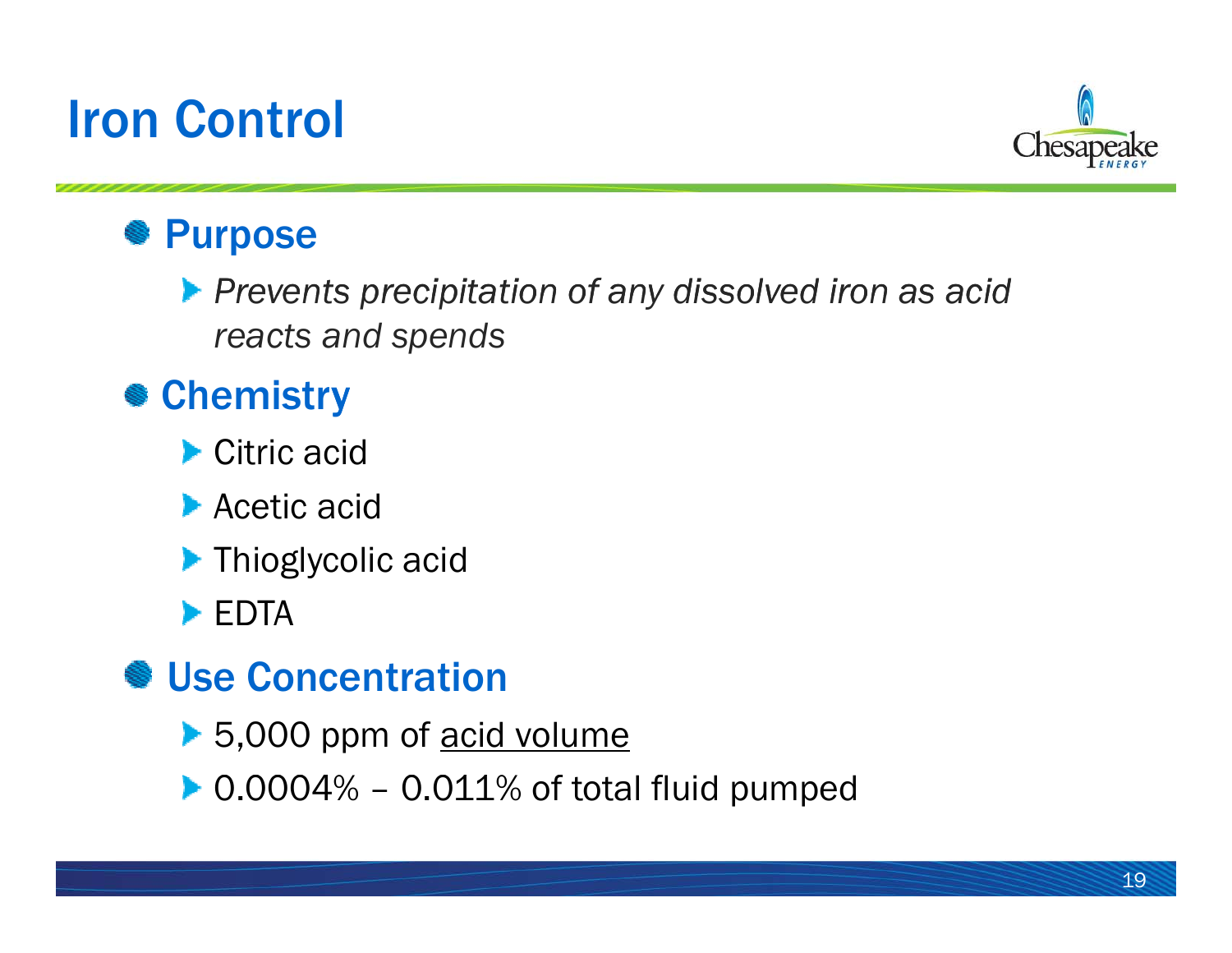



**<sup>●</sup> Non-Marcellus Unconventional Shales** 

● Typical Additives by Play

### Recent Trends in Additive Selection

**Key Points**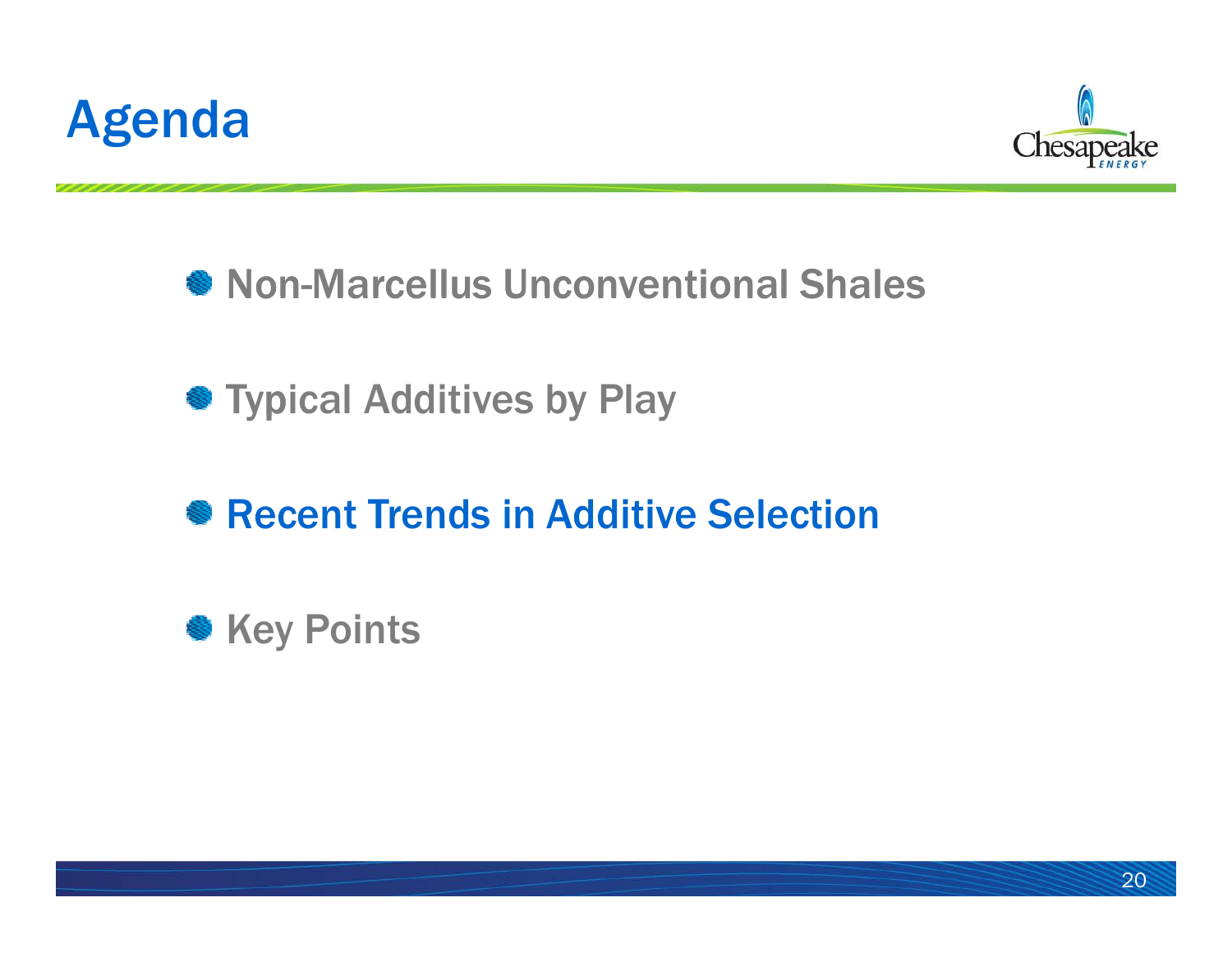



**<sup>●</sup>Initiated in 2009** 

- **Primary Drivers:** 
	- **Minimize Risk of Exposure To Workers During** Hydraulic Fracturing Activities
	- **Minimize Environmental Impact of Surface** Spills

### **<sup>●</sup> Evaluate – Eliminate - Replace**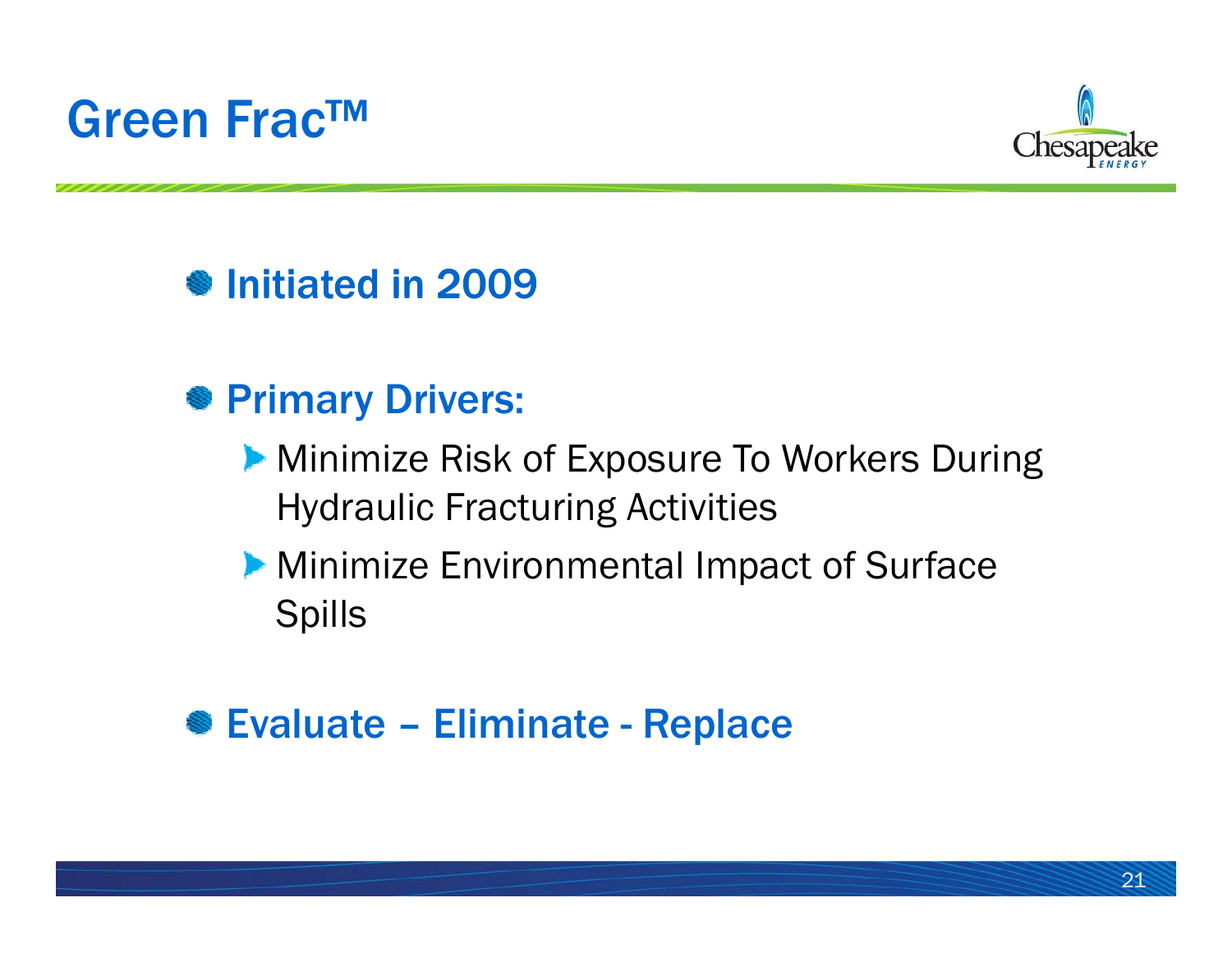# Green Frac Status



| <b>Additive</b>         | <b>Barnett</b> | <b>Fayetteville</b>  | <b>Haynesville</b>   | <b>Marcellus</b> | <b>Eagle Ford</b>    |
|-------------------------|----------------|----------------------|----------------------|------------------|----------------------|
| <b>Friction Reducer</b> | $GF*Test$      | <b>GF Test</b>       | <b>GF Test</b>       | <b>GF Test</b>   | <b>GF Test</b>       |
| <b>Biocide</b>          | <b>GF Test</b> | <b>GF Test</b>       | <b>GF Test</b>       | <b>GF Test</b>   | <b>GF Test</b>       |
| <b>KCI Substitute</b>   | Eliminated     | <b>GF Substitute</b> | <b>GF Substitute</b> | Eliminated       | <b>GF Substitute</b> |
| Scale Inhibitor         | <b>GF Test</b> | <b>GF Test</b>       | $\sf X$              | $\sf X$          |                      |
| Surfactant              | Eliminated     | Eliminated           | Eliminated           | <b>GF Test</b>   | $\sf X$              |
| Gel                     | $\sf X$        |                      | $\sf X$              | Occasional       | $\sf X$              |
| Cross-linker            |                |                      | $\sf X$              |                  | $\sf X$              |
| <b>Breaker</b>          | $\sf X$        |                      | $\sf X$              | Occasional       | $\sf X$              |
| <b>HCI</b>              | $\sf X$        | $\sf X$              | $\sf X$              | $\sf X$          | $\sf X$              |

\* - Green Frac™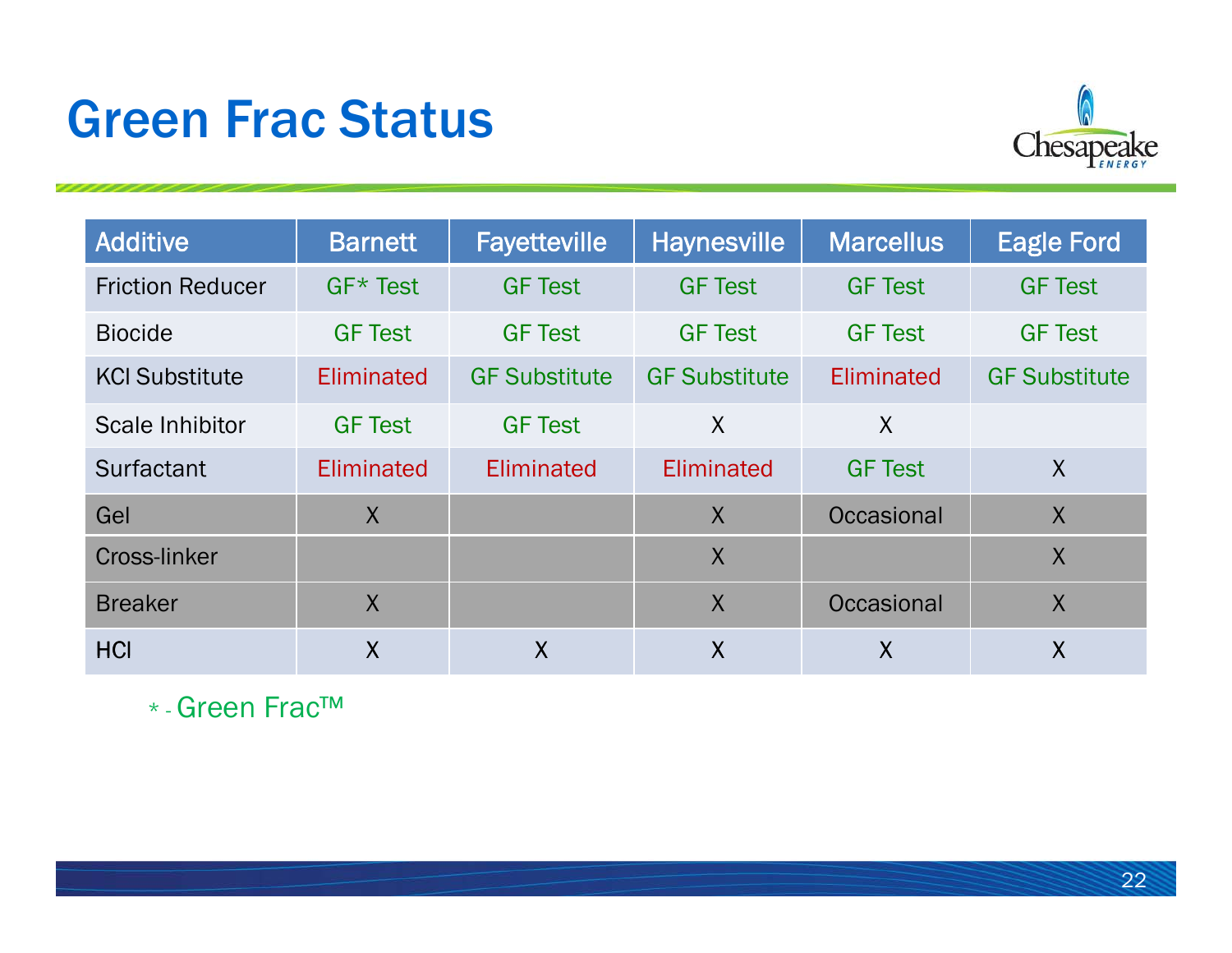



**<sup>●</sup> Non-Marcellus Unconventional Shales** 

**See Typical Additives by Play** 

**<sup>●</sup> Recent Trends in Additive Selection** 

**Key Points**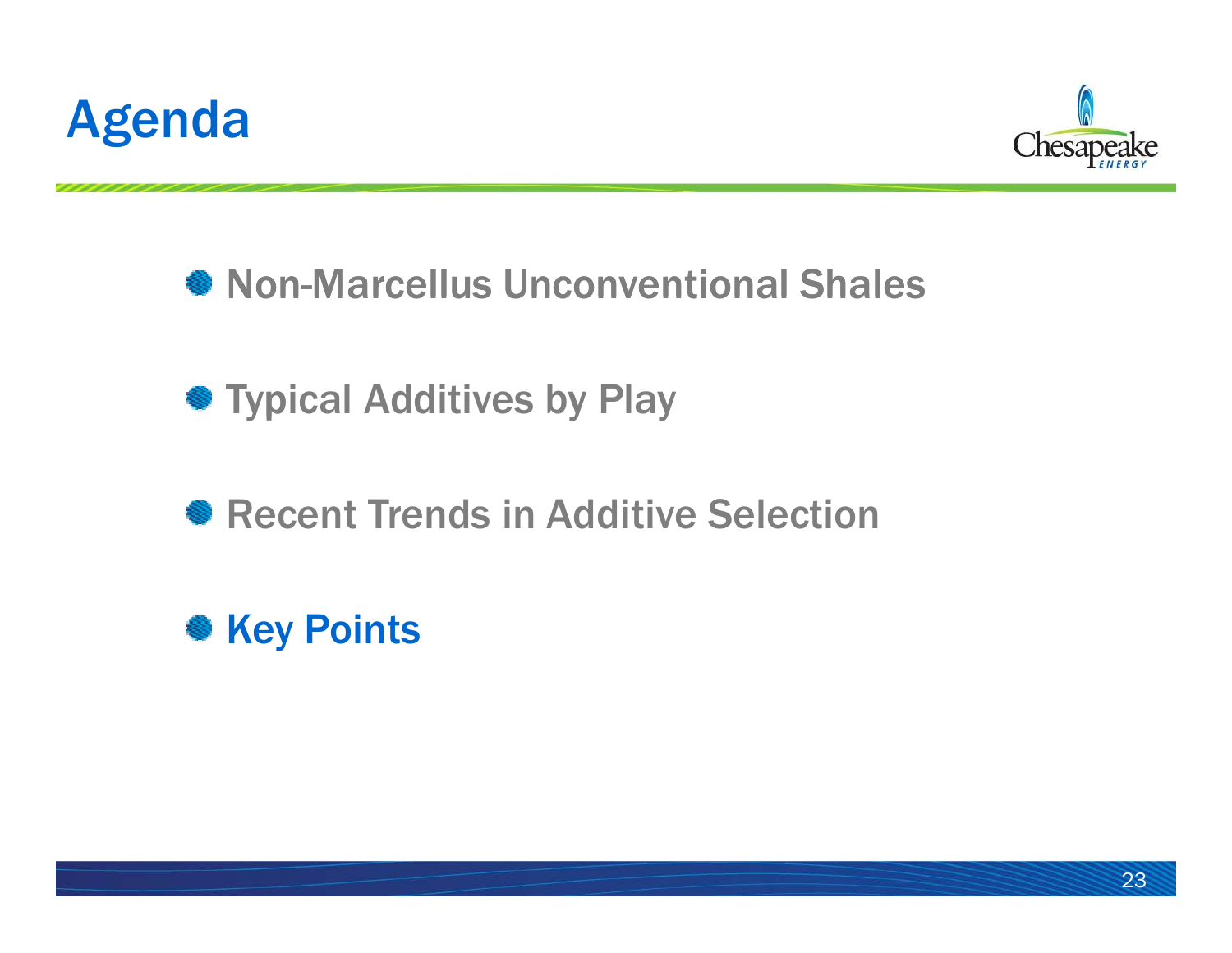



*Hydraulic fracturing fluids do not contain 596 toxic compounds.*

*Chemical additives account for <1% of the total fluid pumped during the majority of hydraulic fracturing activities.*

*Chesapeake's Green Frac™ program has eliminated or found more environmentally friendly alternatives for ¾ of the additives historically used in hydraulic fracturing .*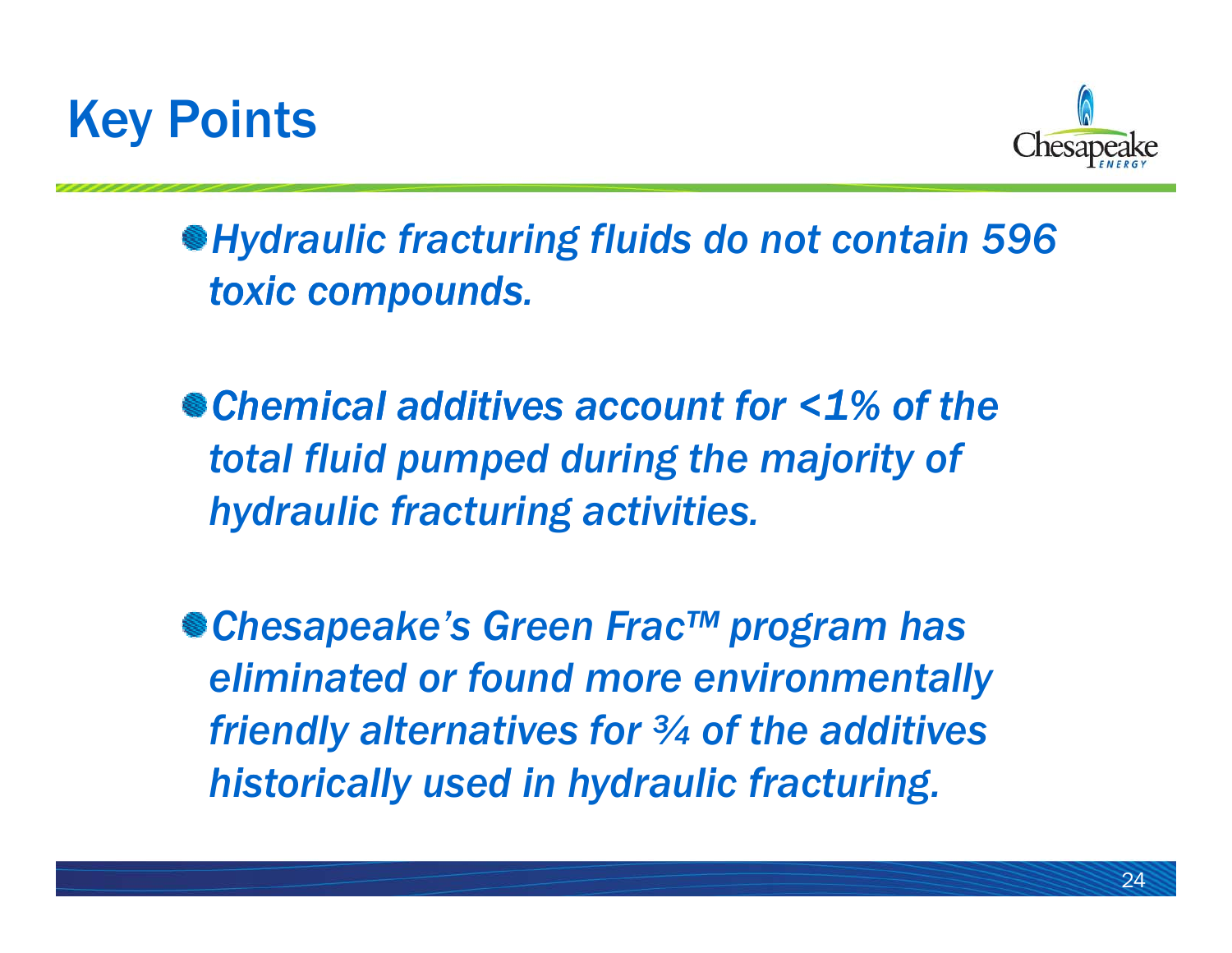



### High Rate Hydraulic Fracturing Additives in Non-Marcellus Unconventional Shales

Rick McCurdy Sr. Engineering Advisor Chemicals and Water Reclamation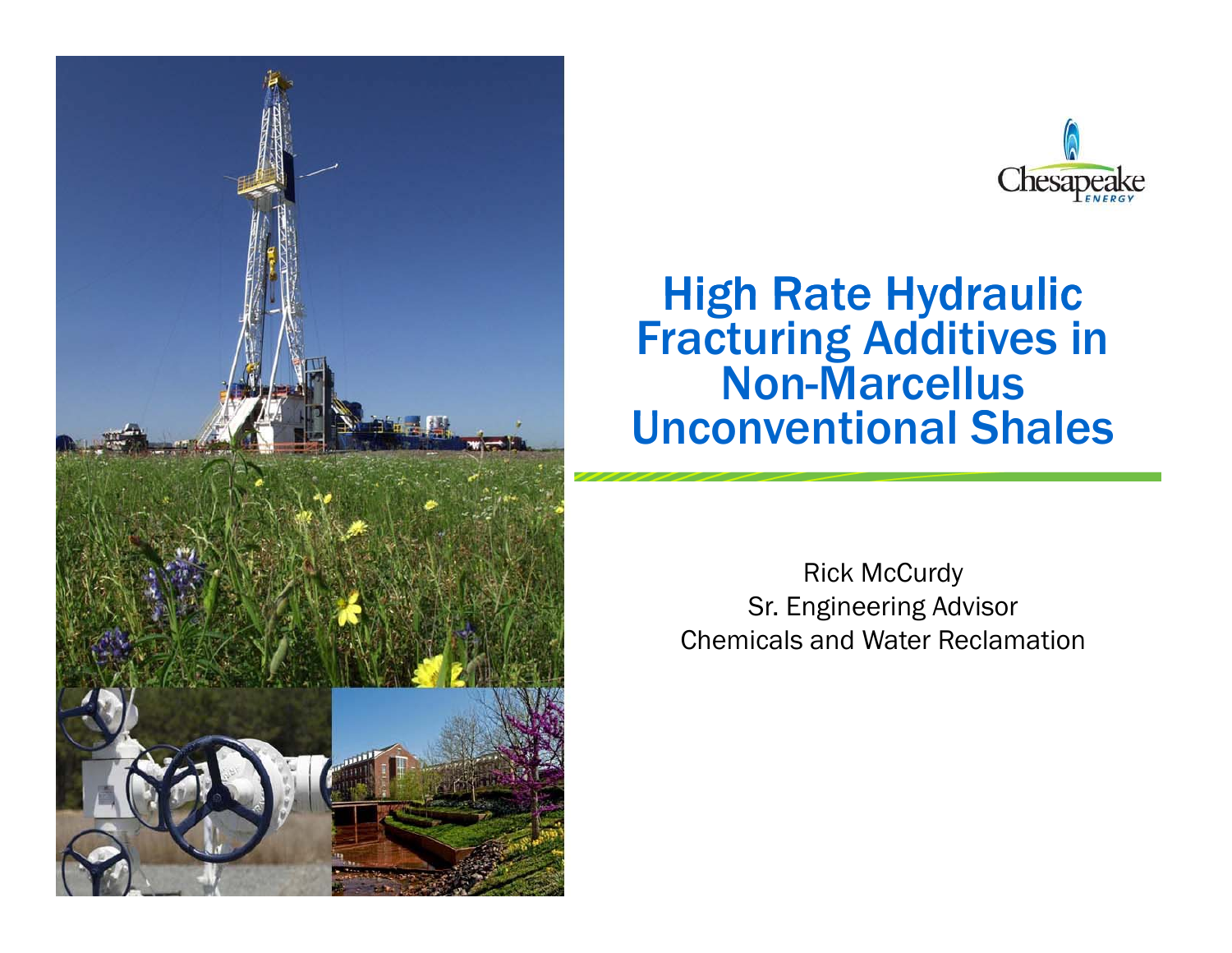#### **High Rate Hydraulic Fracturing Additives in NonMarcellus Unconventional Shales**

Rick McCurdy Chesapeake Energy Corporation

*The statements made during the workshop do not represent the views or opinions of EPA. The claims made by participants have not been verified or endorsed by EPA.*

#### **Introduction**

In a sister publication presented during this workshop, another operator discussed the use of hydraulic fracturing additives in the Marcellus Shale. To avoid unnecessary repetition, this paper will focus on additives used in four other major U.S. unconventional shale plays – the Barnett Shale located in North Texas, the Eagle Ford Shale located in South Texas, the Fayetteville Shale in Arkansas and the Haynesville Shale that lies beneath East Texas and Northwestern Louisiana. The additives used in each play will be discussed, along with comments regarding why they are used, the general chemistries involved with each and the normal usage range in fracturing fluids. Finally, a discussion of the recent trends in the selection of additives will be discussed.

#### **NonMarcellus Unconventional Shales**

Of the four unconventional shales listed above, all are traditional gas plays with the exception of the Eagle Ford. Depending on location, a well in the Eagle Ford can produce gas, gas and condensate or gas and oil. The table below illustrates some comparable physical data for the four shales.

| <b>Shale Play</b>                         | <b>Fayetteville</b> | <b>Barnett</b> | <b>Eagle Ford</b> | <b>Haynesville</b> |
|-------------------------------------------|---------------------|----------------|-------------------|--------------------|
| <b>Average Depth</b><br>From Surface (ft) | 4,500               | 7,400          | 9,000             | 11,500             |
| <b>Bottom Hole Temp</b>                   | 130                 | 190            | 260               | 320                |
| <b>Bottom Hole</b><br>Pressure (psi)      | 2,000               | 2,900          | 6,200             | 10,000             |

**Table 1. Physical data for four shales**

Of the four, the Fayetteville is the "shallowest" with an average depth of slightly less than one (1) mile beneath the surface of the Earth. On the opposite end is the Haynesville which, on average, can be found more than two (2) miles beneath the surface. As such, these formations are separated from drinking water aquifers by thousands of feet of multiple geologic strata. Often, temperature and pressure increase with depth and that is seen in the data above. The Fayetteville has the lowest bottom hole temperature and pressure and the Haynesville the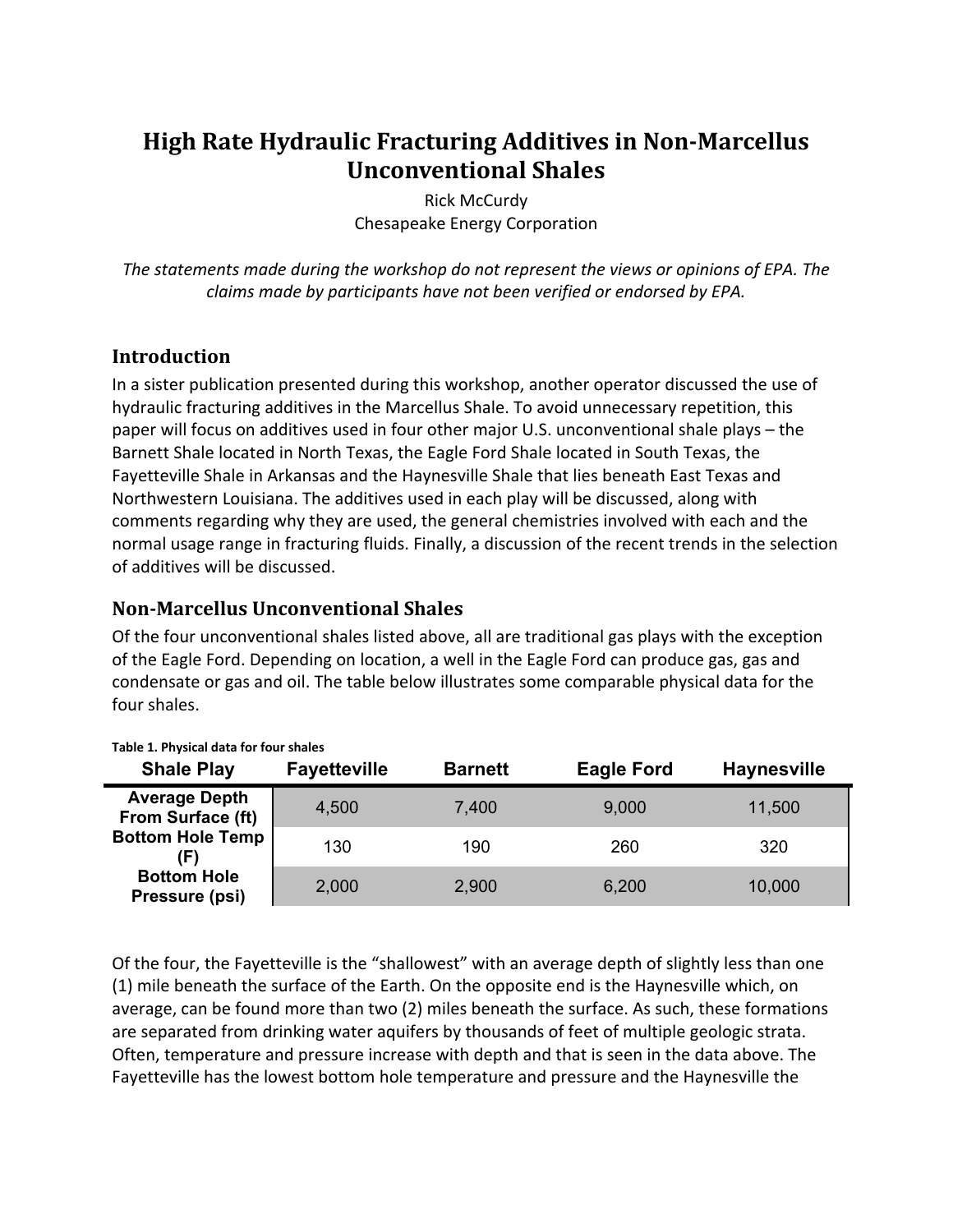highest. Temperature has to be taken into account when selecting additives and concentrations for hydraulic fracturing applications.

#### **Typical Additives**

In many articles published in various media over the last few years, the number of additives used in hydraulic fracturing is often grotesquely over‐stated. In a recent documentary, a statement was made claiming that hydraulic fracturing fluids could contain as many as "596 toxic compounds". Some hydraulic fracturing activities may use as many as 11 additives, but many times the procedures contain far fewer than that. The 11 that may possibly be used are: friction reducer, biocide, scale inhibitor, potassium chloride (KCl) substitute, surfactant, hydrochloric acid, acid inhibitor, iron control agent, gel, cross-linker and breaker (linear and cross‐linked gels, along with a few additives that are occasionally required in these fluid systems, will be discussed by another author and will not be discussed in this paper). Following are the purpose, typical chemistry and use concentrations for each additive.

#### **Friction Reducers**

This is the product responsible for the term "slick water". Friction reducers are used to reduce interfacial tension between the fluid and the contact surface of the steel pipe the fluid is being pumped through and to maintain laminar flow while pumping. Maintaining laminar, or non‐ turbulent, flow is critical to achieving the fluid injection rates necessary for hydraulic fracturing of unconventional formations, including shales. The active ingredient in friction reducers is typically a medium to long chain polyacrylamide. When injected into fresh water, the polyacrylamide hydrates and uncoils and prevents turbulent vortices in the moving water. An average usage rate for most friction reducers is 500 to 1,000 parts per million (ppm) and they are injected throughout the entire fluid. On a total fluid basis, they typically account for 0.05% ‐ 0.1% of the total fluid volume pumped.

#### **Biocides**

The source water that makes up 99+% of the average hydraulic fracturing stimulation often contains varying concentrations of bacteria that have the potential of causing problems with the additives being used, the overall integrity of the wellbore and surface production equipment and can impart undesirable contaminants to the produced gas stream. Many bacteria can degrade the gels used for building fluid viscosity and have the potential to aggressively attack the metal equipment used both downhole and on the surface for producing natural gas and liquids from the well. Biocides are added to the source water to sanitize the fluid and greatly reduce the concentration of bacteria.

There are several chemistries utilized as biocides in hydraulic fracturing. Historically, glutaraldehyde and blends of glutaraldehyde have been used. Glutaraldehyde has been in use in several industries for many years and has a long history as a disinfectant for medical and dental equipment. Since the late 1990's, a product commonly referred to as THPS (tetrakis hydroxymethyl phosphonium sulfate) has been used in many areas because it degrades in the environment more rapidly that glutaraldehyde. Another product that is highly biodegradable is DBNPA (2,2‐dibromo,3‐nitriloproprionamide). There are some operators who use sodium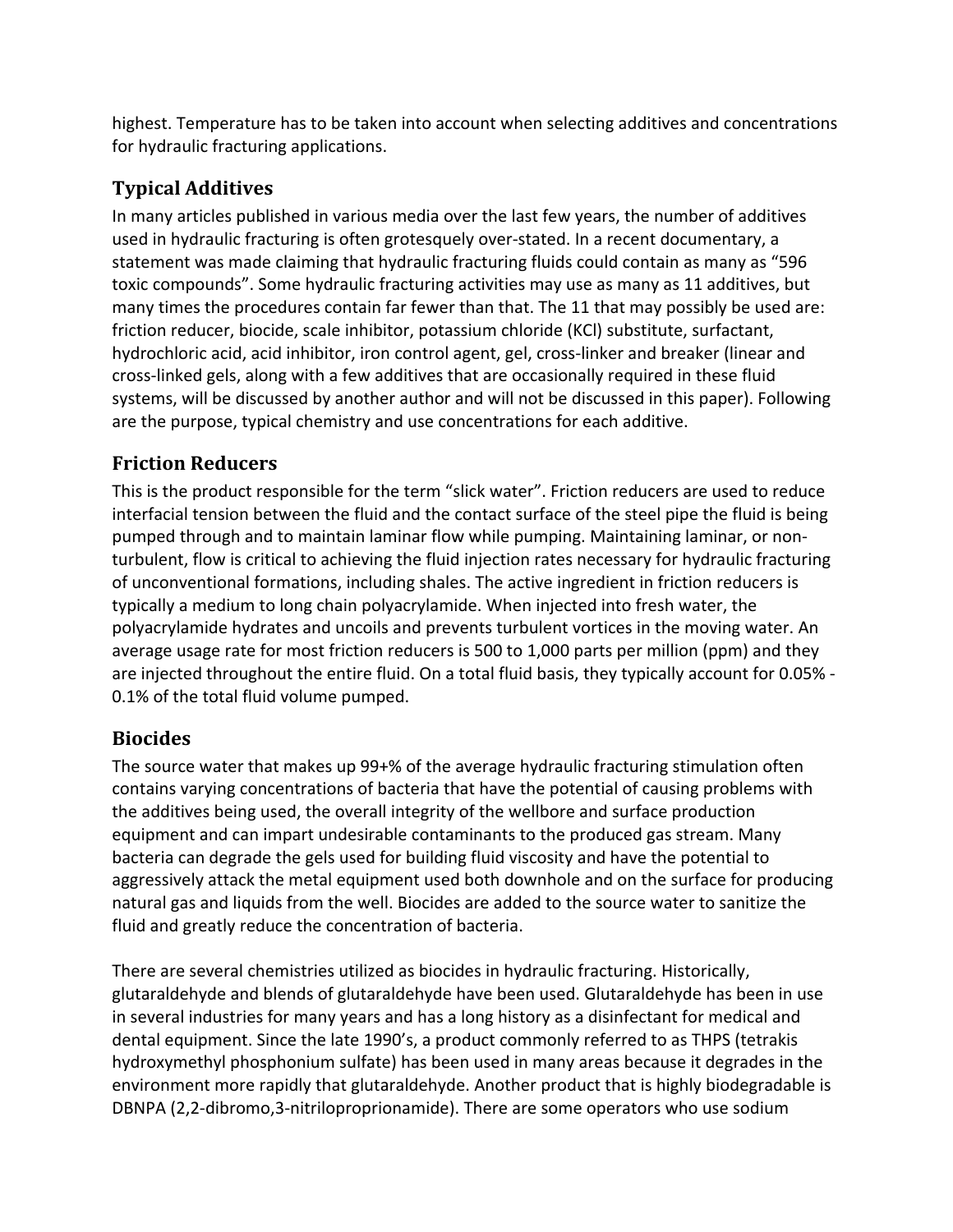hypochlorite (the active ingredient in household bleach) for sanitation of source waters. Regardless of the chemistry being used, it is important to note that all biocide usage is regulated by the Federal Insecticide, Fungicide and Rodenticide Act (FIFRA) and accordingly, each product must be registered for use by the U.S. Environmental Protection Agency (EPA) and by each State in which it will be applied. Biocides are commonly applied throughout the whole hydraulic fracturing fluid at a rate of 75 to 500 ppm and represent 0.075% ‐ 0.05% of the total fluid volume.

#### **Scale Inhibitors**

Water used during the hydraulic fracture stimulation often has a potential of producing a mineral scale when coming in contact with naturally occurring water in the producing formation. Additionally, physical changes imparted on produced water (temperature, pressure, etc.) during initial production can cause mineral solids to precipitate from the fluid. To prevent this, Operators use a scale inhibitor injected throughout the hydraulic fracturing fluid. Owing to their compatibility with other fracturing additives, the most commonly used chemistries are carboxylic acid and acrylic acid polymers. Scale inhibitors are usually used at relatively low dosages throughout the frac fluid (75 to 120 ppm) and make up 0.0075% ‐ 0.012% of the total fluid volume.

#### **KCl (Potassium Chloride) Substitute**

Most of the unconventional shales contain varying concentrations of water sensitive clays. These clays swell when contacted by fresh water and can potentially shut off flow paths. To prevent this, Operators historically mixed powdered potassium chloride (KCl) in their fresh water at the surface prior to pumping the water downhole. The KCl in the water prevented absorption by the water sensitive clays. With the advent of high volume stimulations of unconventional reservoirs, the process of manually mixing powdered KCl in surface tanks became cumbersome and research was conducted to identify substitutes for powdered KCl. Laboratory testing indicated quaternary amines could prevent adsorption of fresh water by coating the clay particles present in the shale. The most popular chemistry for this application was a product referred to as TMAC (tetramethylammonium chloride).

In 2009, Chesapeake Energy initiated a program focused on looking at the overall environmental footprint of hydraulic fracturing additives to determine if improvements were possible. One of the first targets of this effort was TMAC. Through extensive lab and field testing, a new product, choline chloride, was identified as a very suitable replacement. Choline chloride is commonly used as a nutritional supplement in animal feed, especially as a growth aid for young chickens and it is also used as a nutritional supplement for humans. Chesapeake now uses choline chloride in most areas where KCl substitutes are necessary in hydraulic fracturing activities. Average use concentration for choline chloride is 500 to 2,000 ppm or 0.05% ‐ 0.2% of the total fluid pumped.

#### **Surfactants**

Surfactants have been historically used in hydraulic fracturing to reduce interfacial tension between fluid and the shale and between different phases of fluid. In the first instance, the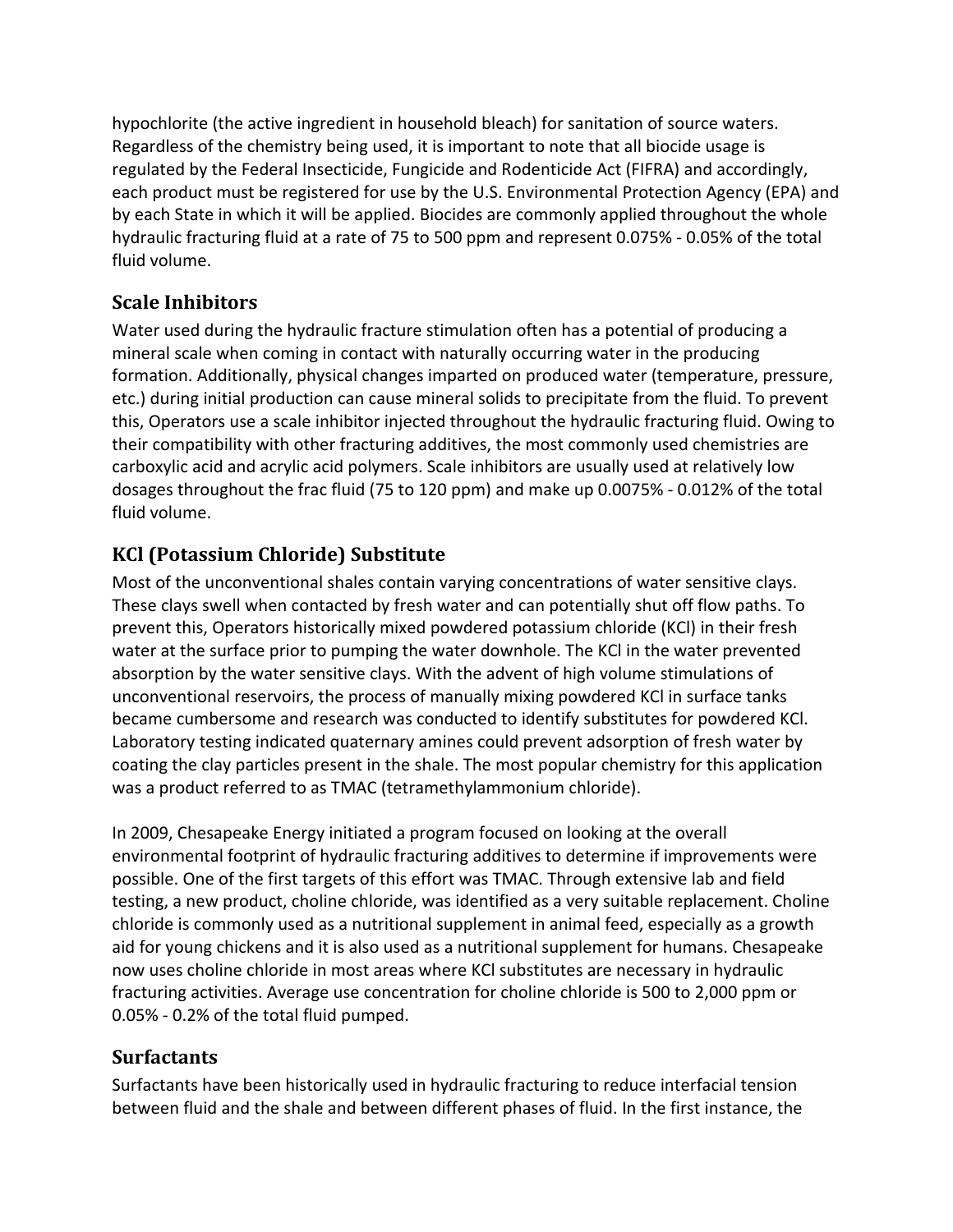desire is more robust initial water production from the well and in the second, the goal is the elimination of emulsions in shales containing oil and water. The term "surfactant" covers a multitude of products and those used in hydraulic fracturing can be as simple as a laurel sulfate (similar to the ones used in household shampoos) to complex fluoro‐ and nano‐surfactants. Where used, surfactants are typically used at 500 to 1,000 ppm throughout the fluid which would account for 0.05% ‐ 0.1% of the total fluid volume.

#### **Hydrochloric acid**

Hydrochloric acid (HCl) is not used throughout the fracturing fluid, but rather usually is used to lead the fluid for each stage. This is done to clear the production casing string of any debris and to dissolve near‐wellbore acid soluble minerals present in the shale. Dissolving these minerals promotes additional flow paths for gas and/or oil to make its way to the wellbore and thus improving the production from the well. Calcite (CaCO<sub>3</sub>), a mineral commonly found in unconventional shales, rapidly reacts with, and is dissolved by, hydrochloric acid. Once this reaction is complete, the only remaining by-products are a soluble calcium salt, water and carbon dioxide.

The hydrochloric acid used in hydraulic fracturing operations is usually 7.5% or 15% active. The amount used is dependent on the number of perforations (openings to the shale reservoir) per well and the mineral composition of the shale. For the major shale plays mentioned earlier, typical usage range is 0.08% ‐ 2.1% of the total fluid pumped (as volume of 15% HCl). However, when looking at the active component, this would actually equal to 0.012% - 0.31% of the total fluid pumped.

#### **Acid Corrosion Inhibitor**

While it is desirable for hydrochloric acid remove debris from the production casing, Operators do not want the acid to degrade the integrity of the casing itself. To prevent this, an acid corrosion inhibitor is utilized throughout the entire acid volume. Acid inhibitors tend to be complex products as they are tasked with a protecting the steel casing without reducing the acid's ability to dissolve iron oxides (mill scale) that is usually present on the surface of the pipe. Acid inhibitors tend to contain amines, amides and/or amido‐amines and often contain formic acid as an intensifier for higher temperature applications. Usage rates can vary from 2,000 to 5,000 ppm in the acid only which equates to 0.0004% ‐ 0.0043% of the total fluid volume.

#### **Iron Control**

As hydrochloric acid reacts with acid soluble minerals, such as calcite, in the formation and "spends" there is a possibility for any iron oxide mill scale dissolved from the casing to precipitate. This precipitation could potentially block flow channels in the reservoir so iron control agents are used to prevent this from occurring. Iron control products are common organic acids such as citric acid, acetic acid, thioglycolic acid and EDTA (ethylenediaminetetraacetic acid) and incorporate the dissolved iron ion into their structures and prevent it from precipitating. Typical usage in nearly all applications is 5,000 ppm of the acid volume which equals 0.0004% ‐ 0.011% of the total fluid volume.